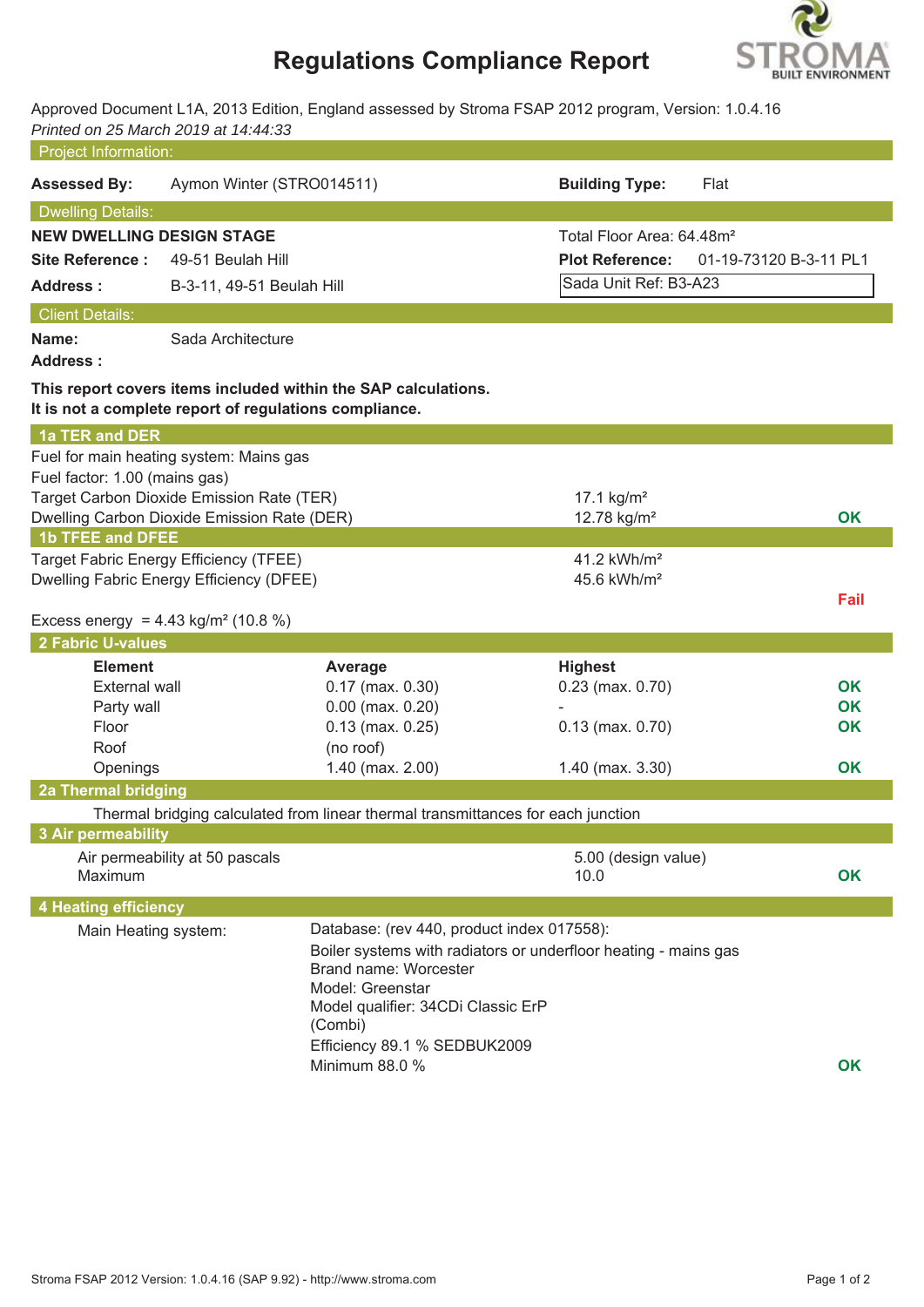

# **Regulations Compliance Report**

|                                                          | Secondary heating system:                           | None                                 |                                         |           |
|----------------------------------------------------------|-----------------------------------------------------|--------------------------------------|-----------------------------------------|-----------|
|                                                          | <b>5 Cylinder insulation</b>                        |                                      |                                         |           |
|                                                          | Hot water Storage:                                  | No cylinder                          |                                         |           |
|                                                          | <b>6 Controls</b>                                   |                                      |                                         |           |
|                                                          |                                                     |                                      |                                         |           |
|                                                          | Space heating controls                              | Programmer, room thermostat and TRVs |                                         | <b>OK</b> |
|                                                          | Hot water controls:                                 | No cylinder                          |                                         |           |
|                                                          |                                                     | No cylinder                          |                                         |           |
|                                                          | Boiler interlock:                                   | Yes                                  |                                         | <b>OK</b> |
|                                                          | <b>7 Low energy lights</b>                          |                                      |                                         |           |
|                                                          | Percentage of fixed lights with low-energy fittings |                                      | 100.0%                                  |           |
|                                                          | Minimum                                             |                                      | 75.0%                                   | OK        |
|                                                          | <b>8 Mechanical ventilation</b>                     |                                      |                                         |           |
|                                                          | Continuous extract system                           |                                      |                                         |           |
|                                                          | Specific fan power:                                 |                                      | 0.15                                    |           |
|                                                          | Maximum                                             |                                      | 0.7                                     | <b>OK</b> |
|                                                          | 9 Summertime temperature                            |                                      |                                         |           |
|                                                          | Overheating risk (Thames valley):                   |                                      | Medium                                  | OK        |
| Based on:                                                |                                                     |                                      |                                         |           |
| Overshading:                                             |                                                     |                                      | Average or unknown<br>7.11 <sup>2</sup> |           |
| Windows facing: South East<br>Windows facing: South East |                                                     |                                      | 5.63m <sup>2</sup>                      |           |
|                                                          | Windows facing: South West                          |                                      | 4.09 <sup>2</sup>                       |           |
|                                                          | Windows facing: South West                          |                                      | 2.05 <sup>m²</sup>                      |           |
|                                                          | Windows facing: North East                          |                                      | 2.17 <sup>2</sup>                       |           |
|                                                          | Windows facing: South West                          |                                      | 1.28m <sup>2</sup>                      |           |
|                                                          | Ventilation rate:                                   |                                      | 4.00                                    |           |
|                                                          | Blinds/curtains:                                    |                                      |                                         |           |
|                                                          |                                                     |                                      | Closed 100% of daylight hours           |           |
|                                                          |                                                     |                                      |                                         |           |
|                                                          | <b>10 Key features</b>                              |                                      |                                         |           |
|                                                          | External Walls U-value                              |                                      | 0.13 W/m <sup>2</sup> K                 |           |
|                                                          | Party Walls U-value                                 |                                      | 0 W/m <sup>2</sup> K                    |           |
|                                                          | Photovoltaic array                                  |                                      |                                         |           |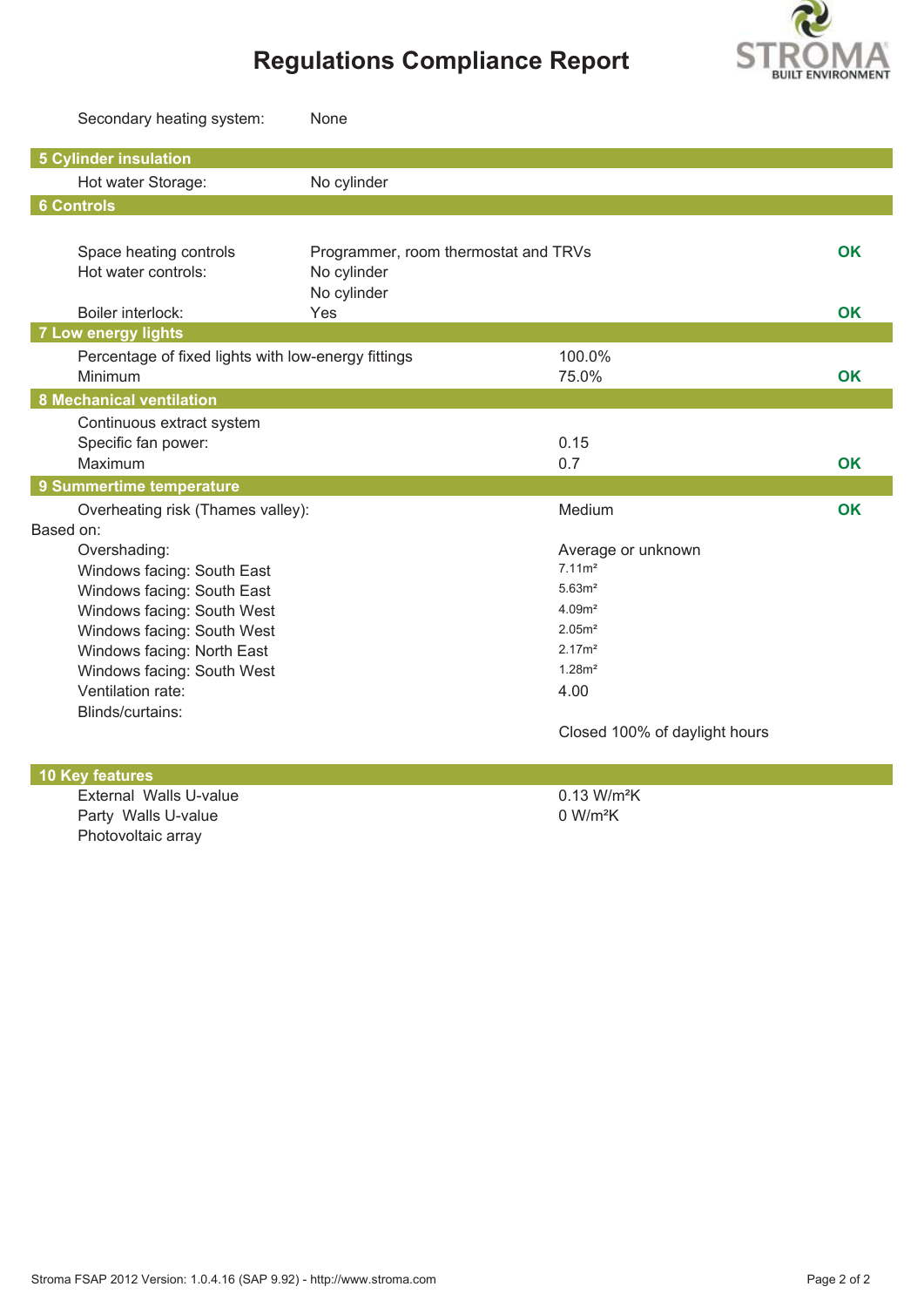



 $\overline{1}$ 

## **Assessor and House Details** Assessor Name: Aymon Winter **Assessor Number:** STRO014511 **Property Address:** B-3-11 49-51 Beulah Hill **Buiding regulation assessment**

|                                                  | kg/m <sup>2</sup> /year |
|--------------------------------------------------|-------------------------|
| <b>TER</b>                                       | 17.1                    |
| <b>DER</b>                                       | 12.78                   |
| <b>ENE 1 Assessment - Dwelling Emission Rate</b> |                         |

#### Total Energy Type CO<sub>2</sub> Emissions for Codes Levels 1 - 5

|                                                                      | %    | kg/m <sup>2</sup> /year |       |
|----------------------------------------------------------------------|------|-------------------------|-------|
| DER from SAP 2012 DER Worksheet                                      |      | 12.78                   | (ZC1) |
| <b>TER</b>                                                           |      | 17.1                    |       |
| Residual CO2 emissions offset from biofuel CHP                       |      |                         | (ZC5) |
| CO2 emissions offset from additional allowable electricty generation |      |                         | (ZC7) |
| Total CO2 emissions offset from SAP Section 16 allowances            |      |                         |       |
| DER accounting for SAP Section 16 allowances                         |      | 12.78                   |       |
| % improvement DER/TER                                                | 25.3 |                         |       |

#### **Total Energy Type CO2 Emissions for Codes Levels 6**

|                                               | kg/m <sup>2</sup> /year |       |
|-----------------------------------------------|-------------------------|-------|
| DER accounting for SAP Section 16 allowances  | 12.78                   | (ZC1) |
| CO2 emissions from appliances, equation (L14) | 17.35                   | 7ZC2) |
| CO2 emissions from cooking, equation (L16)    | 3.15                    | (ZC3) |
| Net CO2 emissions                             | 37                      | ZC8   |

## **Result:**

#### **Credits awarded for ENE 1 = 3.4**

**Code Level = 4**

#### **ENE 2 - Fabric energy Efficiency**

## **Fabric energy Efficiency: 45.59**

#### **Credits awarded for ENE 2 = 3.8**

**ENE 7 - Low or Zero Carbon (LZC) Technologies**

#### **Reduction in CO2 Emissions**

|                                    | $\frac{0}{0}$ | kg/m <sup>2</sup> /year |  |
|------------------------------------|---------------|-------------------------|--|
| <b>Standard Case CO2 emissions</b> |               | 39.96                   |  |
| <b>Standard DER</b>                |               | 20.48                   |  |
| <b>Actual Case CO2 emissions</b>   |               | 33.96                   |  |
| <b>Actual DER</b>                  |               | 14.48                   |  |
| Reduction in CO2 emissions         | 15.02         |                         |  |

#### **Credits awarded for ENE 7 = 2**

Technologies eligible to contribute to achieving the requirements of this issue must produce energy from renewable sources and meet all other ancillary requirements as defined by Directive 2009/28/EC of the European Parliament and of the Council of 23 April 2009 on the promotion of the use of energy from renewable sources and amending and subsequently repealing Directives 2001/77/EC and 2003/30/EC.

The following requirements must also be met:

• Where not provided by accredited external renewables there must be a direct supply of energy produced to the dwelling under assessment.

• Where covered by the Microgeneration Certification Scheme (MCS), technologies under 50kWe or 300kWth must be certified.

• Combined Heat and Power (CHP) schemes above 50kWe must be certified under the CHPQA standard.

• All technologies must be accounted for by SAP.

CHP schemes fuelled by mains gas are eligible to contribute to performance against this issue. Where these schemes are above 50kWe they must be certified under the CHPQA.

It is the responsibly of the Accredited OCDEA and Code Assessor to ensure all technologies use in the calculation are appropriate before awarding credits.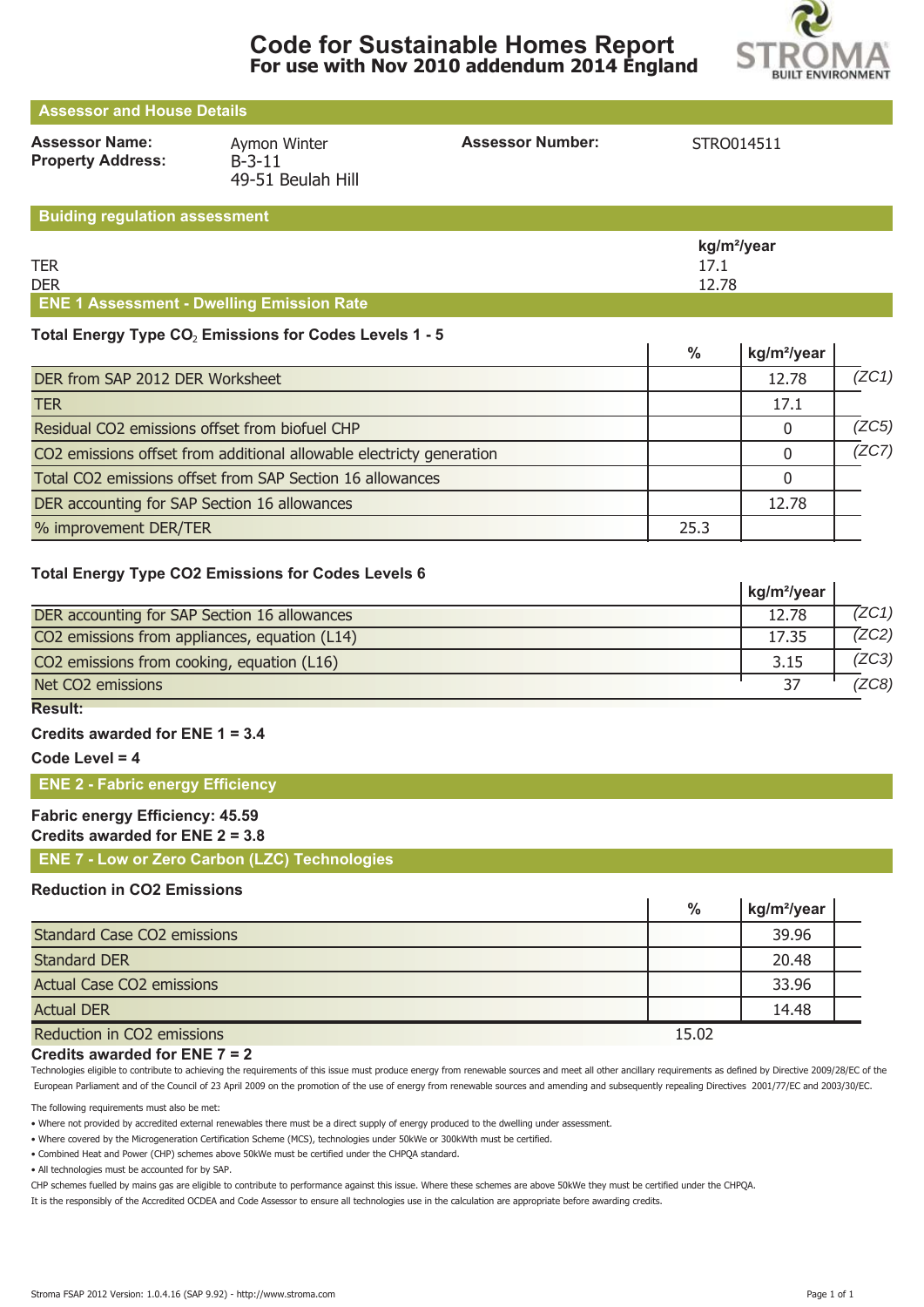## **Predicted Energy Assessment**



| $B-3-11$              | Dwelling type:                    | Mid floor Flat                      |
|-----------------------|-----------------------------------|-------------------------------------|
| 49-51 Beulah Hill     | Date of assessment:               | 12 March 2019                       |
| Sada Unit Ref: B3-A23 | Produced by:<br>Total floor area: | Aymon Winter<br>$64.48 \text{ m}^2$ |

Date of assessment: 12 March 2019<br>Produced by: Aymon Winter<br>Total floor area: 64.48 m<sup>2</sup> Total floor area:

This is a Predicted Energy Assessment for a property which is not yet complete. It includes a predicted energy rating which might not represent the final energy rating of the property on completion. Once the property is completed, an Energy Performance Certificate is required providing information about the energy performance of the completed property.

Energy performance has been assessed using the SAP 2012 methodology and is rated in terms of the energy use per square metre of floor area, energy efficiency based on fuel costs and environmental impact based on carbon dioxide (CO2) emissions.

#### **Energy Efficiency Rating Environmental Impact (CO<sub>2</sub>) Rating** Very energy efficient - lower running costs Very environmentally friendly - lower CO2 emissions (92 plus)  $\Delta$ (92 plus)  $\sqrt{\Delta}$  $91$  $\mathbb{B}$  $\mathbf{B}$  $(81 - 91)$  $(81-91)$ 83  $\mathbb{C}$  $\mathbb{C}$  $(69-80)$  $(69-80)$ D) D  $(55-68)$  $(55-68)$ 巨 巨  $(39-54)$  $(39-54)$ F 肎  $(21 - 38)$  $(21 - 38)$ G G  $(1-20)$  $(1-20)$ Not energy efficient - higher running costs Not environmentally friendly - higher CO2 emissions **EU Directive EU Directive England & Wales England & Wales** 2002/91/EC 2002/91/EC

The energy efficiency rating is a measure of the The environmental impact rating is a measure of a overall efficiency of a home. The higher the rating home's impact on the environment in terms of the more energy efficient the home is and the lower carbonn dioxide (CO2) emissions. The higher the the fuel bills are likely to be. The rating the less impact it has on the environment.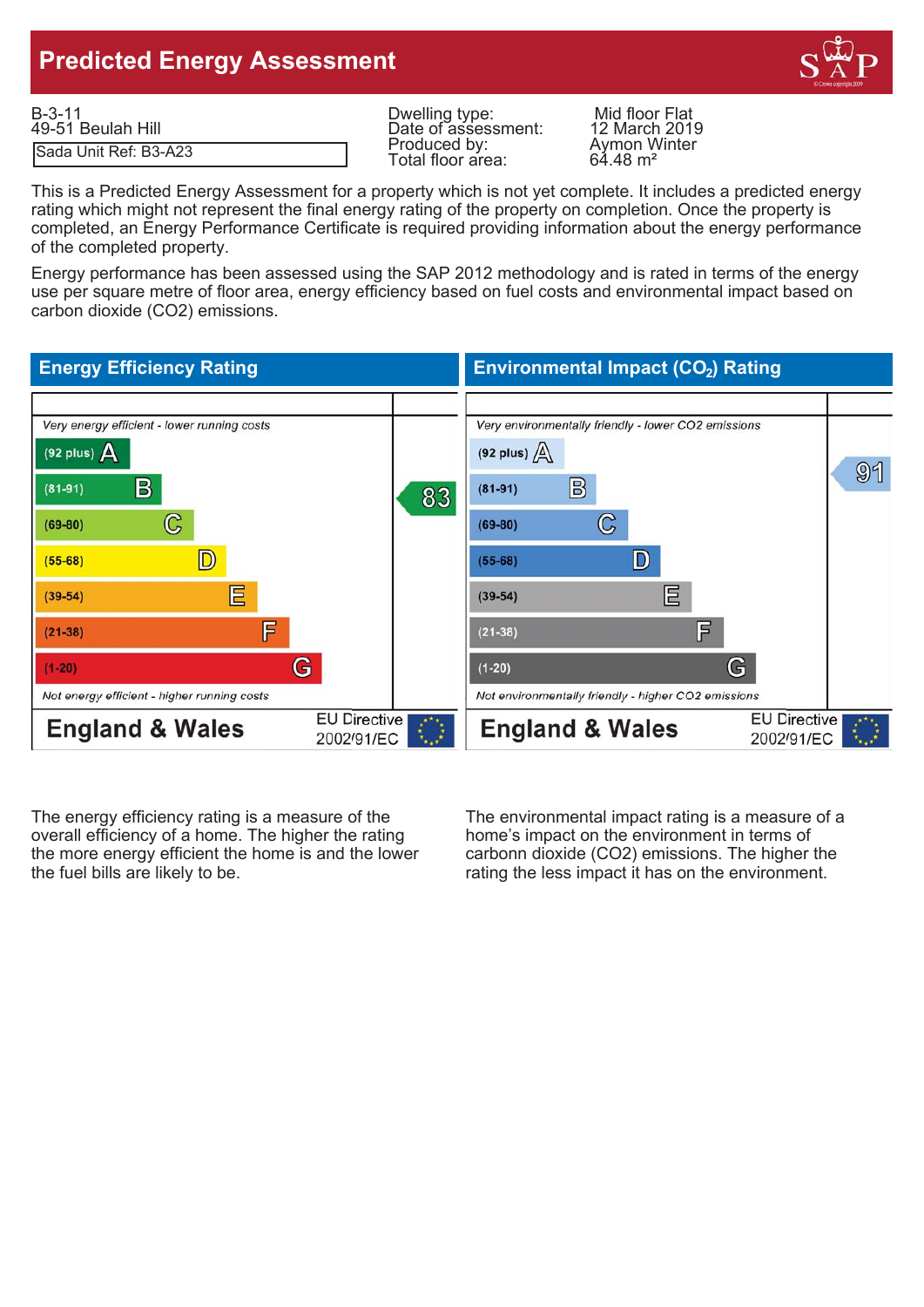# **SAP Input**



## Property Details: 01-19-73120 B-3-11 PL1

| <b>Address:</b>                           | B-3-11, 49-51 Beulah Hill |
|-------------------------------------------|---------------------------|
| Located in:                               | England                   |
| <b>Region:</b>                            | Thames valley             |
| <b>UPRN:</b>                              |                           |
| Date of assessment:                       | 12 March 2019             |
| Date of certificate:                      | 25 March 2019             |
| <b>Assessment type:</b>                   | New dwelling design stage |
| <b>Transaction type:</b>                  | New dwelling              |
| Tenure type:                              | Unknown                   |
| <b>Related party disclosure:</b>          | No related party          |
| <b>Thermal Mass Parameter:</b>            | Calculated 107.2          |
| Water use $\leq$ = 125 litres/person/day: | True                      |
| <b>PCDF Version:</b>                      | 440                       |
|                                           |                           |

## Property description:

| Dwelling type:<br>Detachment:            | Flat                                              |                       |
|------------------------------------------|---------------------------------------------------|-----------------------|
| Year Completed:                          | 2013                                              |                       |
| <b>Floor Location:</b>                   | <b>Floor area:</b>                                |                       |
|                                          |                                                   | <b>Storey height:</b> |
| Floor 0                                  | $64.48 \text{ m}^2$                               | 2.56 m                |
| Living area:<br>Front of dwelling faces: | $27.74 \text{ m}^2$ (fraction 0.43)<br>North West |                       |

#### Opening types:

| Operling types.         |                                 |                               |                                |                      |                  |
|-------------------------|---------------------------------|-------------------------------|--------------------------------|----------------------|------------------|
| Name:                   | Source:                         | Type:                         | <b>Glazing:</b>                | Argon:               | Frame:           |
| Front Door              | Manufacturer                    | Solid                         |                                |                      | PVC-U            |
| Rear Elev               | <b>SAP 2012</b>                 | Windows                       | low-E, $En = 0.05$ , soft coat | Yes                  | Metal            |
| Rear Elev Cladding      | SAP 2012                        | Windows                       | low-E, $En = 0.05$ , soft coat | Yes                  | Metal            |
| Side Elev               | SAP 2012                        | Windows                       | low-E, $En = 0.05$ , soft coat | Yes                  | Metal            |
| Side Elev Cladding      | SAP 2012                        | Windows                       | low-E, $En = 0.05$ , soft coat | Yes                  | Metal            |
| Side Elev               | SAP 2012                        | Windows                       | low-E, $En = 0.05$ , soft coat | Yes                  | Metal            |
| <b>Front Elev</b>       | SAP 2012                        | Windows                       | low-E, $En = 0.05$ , soft coat | Yes                  | Metal            |
| Name:                   | Gap:                            | Frame Factor: g-value:        | U-value:                       | Area:                | No. of Openings: |
| Front Door              | mm                              | 0.7                           | 1.4<br>0                       | 2.12                 | 1                |
| <b>Rear Elev</b>        | 16mm or more                    | 0.8                           | 0.4<br>1.4                     | 7.11                 | 1                |
| Rear Elev Cladding      | 16mm or more                    | 0.8                           | 0.4<br>1.4                     | 5.63                 | 1                |
| Side Elev               | 16mm or more                    | 0.8                           | 0.4<br>1.4                     | 4.09                 | 1                |
| Side Elev Cladding      | 16mm or more                    | 0.8                           | 0.4<br>1.4                     | 2.05                 | 1                |
| Side Elev               | 16mm or more                    | 0.8                           | 0.4<br>1.4                     | 2.17                 | 1                |
| <b>Front Elev</b>       | 16mm or more                    | 0.8                           | 1.4<br>0.4                     | 1.28                 | $\mathbf{1}$     |
| Name:                   | <b>Type-Name:</b>               | <b>Location:</b>              | <b>Orient:</b>                 | Width:               | Height:          |
| Front Door              |                                 | Wall to Corridor              | North West                     | 0                    | 0                |
| Rear Elev               |                                 | <b>External Wall</b>          | South East                     | 0                    | 0                |
| Rear Elev Cladding      |                                 | <b>External Wall Cladding</b> | South East                     | 0                    | 0                |
| Side Elev               |                                 | <b>External Wall</b>          | South West                     | 0                    | 0                |
| Side Elev Cladding      |                                 | <b>External Wall Cladding</b> | South West                     | 0                    | 0                |
| Side Elev               |                                 | <b>External Wall</b>          | North East                     | 0                    | 0                |
| Front Elev              |                                 | <b>External Wall Cladding</b> | South West                     | $\mathbf{0}$         | $\mathbf{0}$     |
| Overshading:            |                                 | Average or unknown            |                                |                      |                  |
| <b>Opaque Elements:</b> |                                 |                               |                                |                      |                  |
| <b>Type:</b>            | <b>Openings:</b><br>Gross area: | Net area:                     | U-value:<br><b>Ru value:</b>   | <b>Curtain wall:</b> | Kappa:           |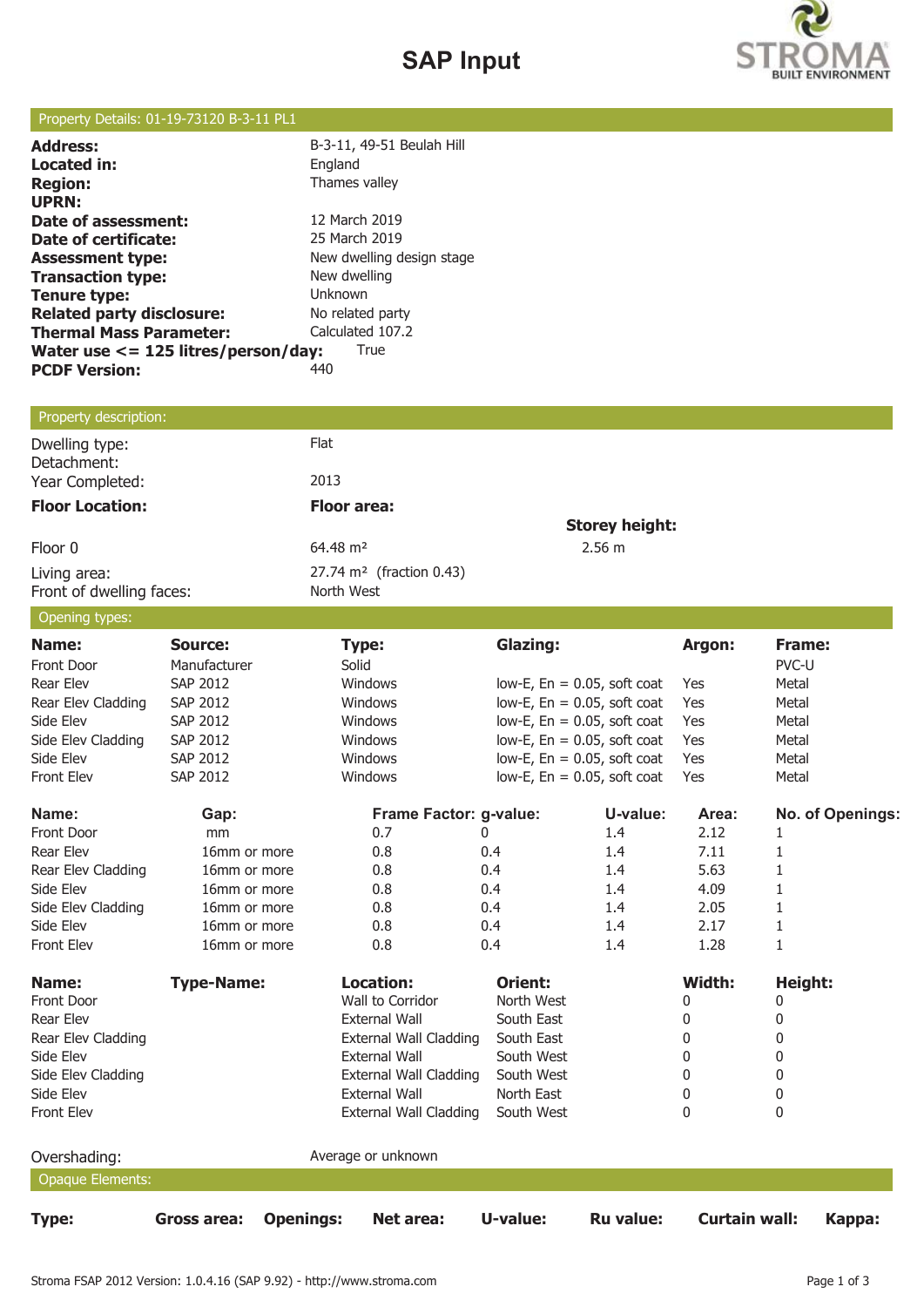# **SAP Input**



| <b>External Elements</b>      |        |       |       |      |      |       |    |
|-------------------------------|--------|-------|-------|------|------|-------|----|
| <b>External Wall</b>          | 30.72  | 13.37 | 17.35 | 0.13 | 0    | False | 14 |
| Wall to Corridor              | 4.99   | 2.12  | 2.87  | 0.26 | 0.43 | False | 14 |
| <b>External Wall Cladding</b> | 21.15  | 8.96  | 12.19 | 0.2  | 0    | False | 14 |
| Exposed Floor overhang 4.35   |        |       |       | 0.13 |      |       | 75 |
| <b>Internal Elements</b>      |        |       |       |      |      |       |    |
| IW                            | 126.56 |       |       |      |      |       | 9  |
| Party Elements                |        |       |       |      |      |       |    |
| Party Wall                    | 32.69  |       |       |      |      |       | 20 |
| Party Ceiling                 | 64.48  |       |       |      |      |       | 30 |
| Party Floor                   | 60.13  |       |       |      |      |       | 40 |

## Thermal bridges:

| Thermal bridges: | User-defined (individual PSI-values) Y-Value = $0.2148$ |           |                |                                                              |  |
|------------------|---------------------------------------------------------|-----------|----------------|--------------------------------------------------------------|--|
|                  | Length                                                  | Psi-value |                |                                                              |  |
|                  | 10.77                                                   | 0.3       | E <sub>2</sub> | Other lintels (including other steel lintels)                |  |
|                  | 7.03                                                    | 0.04      | E3             | Sill                                                         |  |
|                  | 45.26                                                   | 0.05      | E4             | Jamb                                                         |  |
|                  | 4.52                                                    | 0.32      | E20            | Exposed floor (normal)                                       |  |
|                  | 4.52                                                    | 0.32      | E21            | Exposed floor (inverted)                                     |  |
|                  | 39.9                                                    | 0.07      | E7             | Party floor between dwellings (in blocks of flats)           |  |
|                  | 10.24                                                   | 0.09      | E16            | Corner (normal)                                              |  |
|                  | 5.12                                                    | $-0.09$   | E17            | Corner (inverted – internal area greater than external area) |  |
|                  | 10.24                                                   | 0.12      | E25            | Staggered party wall between dwellings c                     |  |
|                  | 25.54                                                   | 0         | P <sub>3</sub> | Intermediate floor between dwellings (in blocks of flats)    |  |

| Ventilation:                                                                                                                                 |                                                                                                                                                                                                                                                                                                                                                                                                                                                                               |
|----------------------------------------------------------------------------------------------------------------------------------------------|-------------------------------------------------------------------------------------------------------------------------------------------------------------------------------------------------------------------------------------------------------------------------------------------------------------------------------------------------------------------------------------------------------------------------------------------------------------------------------|
| Pressure test:<br>Ventilation:                                                                                                               | Yes (As designed)<br>Centralised whole house extract<br>Number of wet rooms: Kitchen $+2$<br>Ductwork: , rigid<br>Approved Installation Scheme: False                                                                                                                                                                                                                                                                                                                         |
| Number of chimneys:<br>Number of open flues:<br>Number of fans:<br>Number of passive stacks:<br>Number of sides sheltered:<br>Pressure test: | 0<br>0<br>O<br>2<br>5                                                                                                                                                                                                                                                                                                                                                                                                                                                         |
| Main heating system:                                                                                                                         |                                                                                                                                                                                                                                                                                                                                                                                                                                                                               |
| Main heating system:                                                                                                                         | Boiler systems with radiators or underfloor heating<br>Gas boilers and oil boilers<br>Fuel: mains gas<br>Info Source: Boiler Database<br>Database: (rev 440, product index 017558) Efficiency: Winter 86.7 % Summer: 90.0<br>Brand name: Worcester<br>Model: Greenstar<br>Model qualifier: 34CDi Classic ErP<br>(Combi boiler)<br>Systems with radiators<br>Central heating pump: 2013 or later<br>Design flow temperature: Unknown<br>Boiler interlock: Yes<br>Delayed start |
| Main heating Control:                                                                                                                        |                                                                                                                                                                                                                                                                                                                                                                                                                                                                               |
| Main heating Control:                                                                                                                        | Programmer, room thermostat and TRVs<br>Control code: 2106                                                                                                                                                                                                                                                                                                                                                                                                                    |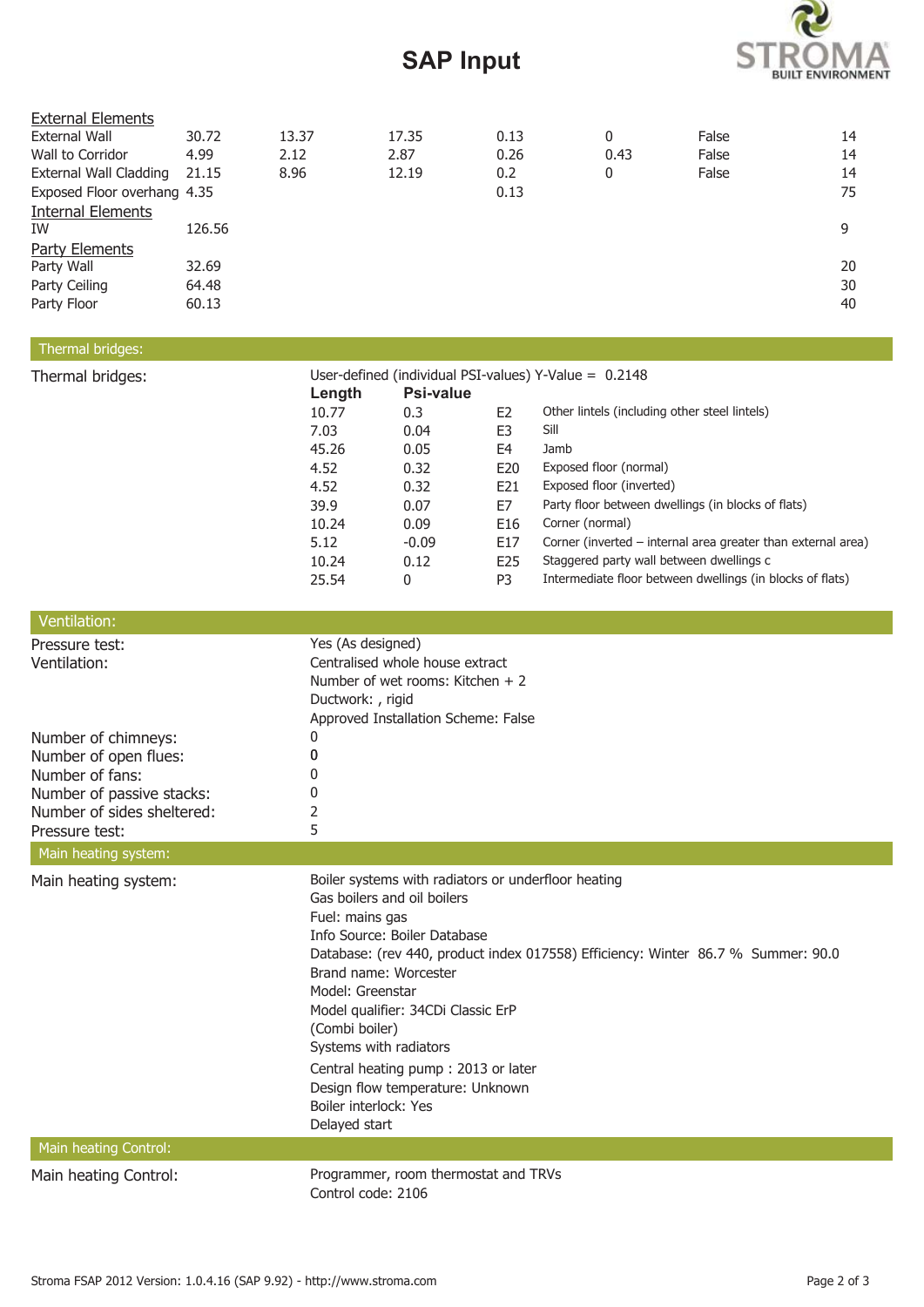# **SAP Input**



| Secondary heating system:                                                                                                               |                                                                                                                                                          |
|-----------------------------------------------------------------------------------------------------------------------------------------|----------------------------------------------------------------------------------------------------------------------------------------------------------|
| Secondary heating system:                                                                                                               | None                                                                                                                                                     |
| Water heating:                                                                                                                          |                                                                                                                                                          |
| Water heating:                                                                                                                          | From main heating system<br>Water code: 901<br>Fuel : mains gas<br>No hot water cylinder<br>Solar panel: False                                           |
| Others:                                                                                                                                 |                                                                                                                                                          |
| Electricity tariff:<br>In Smoke Control Area:<br>Conservatory:<br>Low energy lights:<br>Terrain type:<br>EPC language:<br>Wind turbine: | <b>Standard Tariff</b><br>Unknown<br>No conservatory<br>100%<br>Low rise urban / suburban<br>English<br>No                                               |
| Photovoltaics:                                                                                                                          | Photovoltaic 1<br>Installed Peak power: 0.98<br>Tilt of collector: Horizontal<br>Overshading: None or very little<br><b>Collector Orientation: South</b> |
| <b>Assess Zero Carbon Home:</b>                                                                                                         | No                                                                                                                                                       |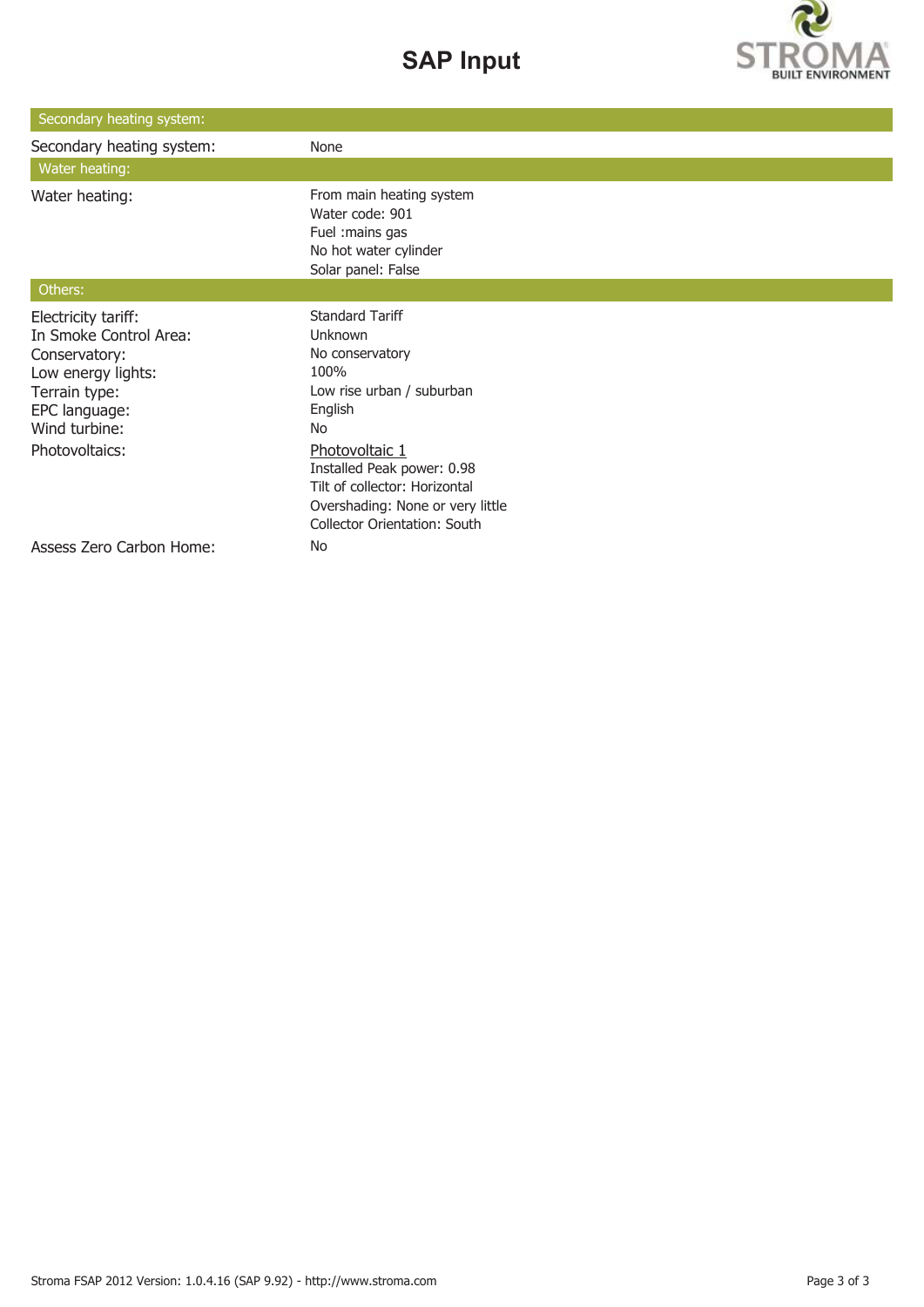

|                                                                                                                                                    |                           |           |                           | <b>User Details:</b> |                             |                                                                                     |               |                                          |                        |                                        |              |  |
|----------------------------------------------------------------------------------------------------------------------------------------------------|---------------------------|-----------|---------------------------|----------------------|-----------------------------|-------------------------------------------------------------------------------------|---------------|------------------------------------------|------------------------|----------------------------------------|--------------|--|
| <b>Assessor Name:</b>                                                                                                                              | <b>Aymon Winter</b>       |           |                           |                      |                             | <b>Stroma Number:</b>                                                               |               |                                          | STRO014511             |                                        |              |  |
| <b>Software Name:</b>                                                                                                                              | Stroma FSAP 2012          |           |                           |                      |                             | <b>Software Version:</b>                                                            |               |                                          |                        | Version: 1.0.4.16                      |              |  |
|                                                                                                                                                    |                           |           |                           |                      |                             |                                                                                     |               | Property Address: 01-19-73120 B-3-11 PL1 |                        |                                        |              |  |
| <b>Address:</b>                                                                                                                                    | B-3-11, 49-51 Beulah Hill |           |                           |                      |                             |                                                                                     |               |                                          |                        |                                        |              |  |
| 1. Overall dwelling dimensions:                                                                                                                    |                           |           |                           |                      |                             |                                                                                     |               |                                          |                        |                                        |              |  |
| Ground floor                                                                                                                                       |                           |           |                           |                      | Area $(m2)$<br>64.48        | (1a) x                                                                              | Av. Height(m) | 2.56                                     | $(2a) =$               | Volume(m <sup>3</sup> )<br>165.07      | (3a)         |  |
| Total floor area TFA = $(1a)+(1b)+(1c)+(1d)+(1e)+(1n)$                                                                                             |                           |           |                           |                      | 64.48                       | (4)                                                                                 |               |                                          |                        |                                        |              |  |
| Dwelling volume                                                                                                                                    |                           |           |                           |                      |                             |                                                                                     |               | $(3a)+(3b)+(3c)+(3d)+(3e)+(3n)$ =        |                        | 165.07                                 | (5)          |  |
| 2. Ventilation rate:                                                                                                                               |                           |           |                           |                      |                             |                                                                                     |               |                                          |                        |                                        |              |  |
| Number of chimneys                                                                                                                                 | main<br>heating<br>0      | $\ddot{}$ | secondary<br>heating<br>0 | ÷                    | other<br>0                  | $=$                                                                                 | total<br>0    |                                          | $x 40 =$               | m <sup>3</sup> per hour<br>$\mathbf 0$ | (6a)         |  |
| Number of open flues                                                                                                                               | $\mathbf 0$               | ÷         | 0                         |                      | $\mathbf 0$                 | $=$                                                                                 | $\mathbf 0$   |                                          | $x 20 =$               | $\mathbf 0$                            | (6b)         |  |
| Number of intermittent fans                                                                                                                        |                           |           |                           |                      |                             |                                                                                     |               |                                          | $x = 10 =$             |                                        |              |  |
|                                                                                                                                                    |                           |           |                           |                      |                             |                                                                                     | 0             |                                          | $x = 10 =$             | $\mathbf 0$                            | (7a)         |  |
| Number of passive vents                                                                                                                            |                           |           |                           |                      |                             |                                                                                     | $\mathbf 0$   |                                          |                        | $\mathbf 0$                            | (7b)         |  |
| Number of flueless gas fires                                                                                                                       |                           |           |                           |                      |                             |                                                                                     | $\mathbf 0$   |                                          | $x 40 =$               | 0                                      | (7c)         |  |
| Air changes per hour                                                                                                                               |                           |           |                           |                      |                             |                                                                                     |               |                                          |                        |                                        |              |  |
| Infiltration due to chimneys, flues and fans = $(6a)+(6b)+(7a)+(7b)+(7c) =$                                                                        |                           |           |                           |                      |                             |                                                                                     | 0             |                                          | $+ (5) =$              | $\mathbf 0$                            | (8)          |  |
| If a pressurisation test has been carried out or is intended, proceed to $(17)$ , otherwise continue from $(9)$ to $(16)$                          |                           |           |                           |                      |                             |                                                                                     |               |                                          |                        |                                        |              |  |
| Number of storeys in the dwelling (ns)<br>Additional infiltration                                                                                  |                           |           |                           |                      |                             |                                                                                     |               |                                          |                        | $\mathsf 0$                            | (9)          |  |
| Structural infiltration: 0.25 for steel or timber frame or 0.35 for masonry construction                                                           |                           |           |                           |                      |                             |                                                                                     |               |                                          | $[(9)-1] \times 0.1 =$ | $\mathbf 0$<br>0                       | (10)<br>(11) |  |
| if both types of wall are present, use the value corresponding to the greater wall area (after<br>deducting areas of openings); if equal user 0.35 |                           |           |                           |                      |                             |                                                                                     |               |                                          |                        |                                        |              |  |
| If suspended wooden floor, enter 0.2 (unsealed) or 0.1 (sealed), else enter 0                                                                      |                           |           |                           |                      |                             |                                                                                     |               |                                          |                        | $\mathsf{O}$                           | (12)         |  |
| If no draught lobby, enter 0.05, else enter 0                                                                                                      |                           |           |                           |                      |                             |                                                                                     |               |                                          |                        | $\mathbf 0$                            | (13)         |  |
| Percentage of windows and doors draught stripped                                                                                                   |                           |           |                           |                      |                             |                                                                                     |               |                                          |                        | 0                                      | (14)         |  |
| Window infiltration                                                                                                                                |                           |           |                           |                      |                             | $0.25 - [0.2 \times (14) \div 100] =$<br>$(8) + (10) + (11) + (12) + (13) + (15) =$ |               |                                          |                        | 0                                      | (15)         |  |
| Infiltration rate<br>Air permeability value, q50, expressed in cubic metres per hour per square metre of envelope area                             |                           |           |                           |                      |                             |                                                                                     |               |                                          |                        | 0                                      | (16)         |  |
| If based on air permeability value, then $(18) = [(17) \div 20] + (8)$ , otherwise $(18) = (16)$                                                   |                           |           |                           |                      |                             |                                                                                     |               |                                          |                        | 5<br>0.25                              | (17)<br>(18) |  |
| Air permeability value applies if a pressurisation test has been done or a degree air permeability is being used                                   |                           |           |                           |                      |                             |                                                                                     |               |                                          |                        |                                        |              |  |
| Number of sides sheltered                                                                                                                          |                           |           |                           |                      |                             |                                                                                     |               |                                          |                        | $\overline{2}$                         | (19)         |  |
| Shelter factor                                                                                                                                     |                           |           |                           |                      |                             | $(20) = 1 - [0.075 \times (19)] =$                                                  |               |                                          |                        | 0.85                                   | (20)         |  |
| Infiltration rate incorporating shelter factor                                                                                                     |                           |           |                           |                      | $(21) = (18) \times (20) =$ |                                                                                     |               |                                          |                        | 0.21                                   | (21)         |  |
| Infiltration rate modified for monthly wind speed                                                                                                  |                           |           |                           |                      |                             |                                                                                     |               |                                          |                        |                                        |              |  |
| Feb<br>Jan                                                                                                                                         | Mar<br>Apr                | May       | Jun                       | Jul                  | Aug                         | Sep                                                                                 | Oct           | Nov                                      | Dec                    |                                        |              |  |
| Monthly average wind speed from Table 7                                                                                                            |                           |           |                           |                      |                             |                                                                                     |               |                                          |                        |                                        |              |  |
| $(22)$ m=<br>5.1<br>5                                                                                                                              | 4.4<br>4.9                | 4.3       | 3.8                       | 3.8                  | 3.7                         | 4                                                                                   | 4.3           | 4.5                                      | 4.7                    |                                        |              |  |
| Wind Factor (22a)m = $(22)$ m ÷ 4                                                                                                                  |                           |           |                           |                      |                             |                                                                                     |               |                                          |                        |                                        |              |  |
| 1.27<br>1.25<br>$(22a)$ m=                                                                                                                         | 1.23<br>1.1               | 1.08      | 0.95                      | 0.95                 | 0.92                        | $\mathbf{1}$                                                                        | 1.08          | 1.12                                     | 1.18                   |                                        |              |  |
|                                                                                                                                                    |                           |           |                           |                      |                             |                                                                                     |               |                                          |                        |                                        |              |  |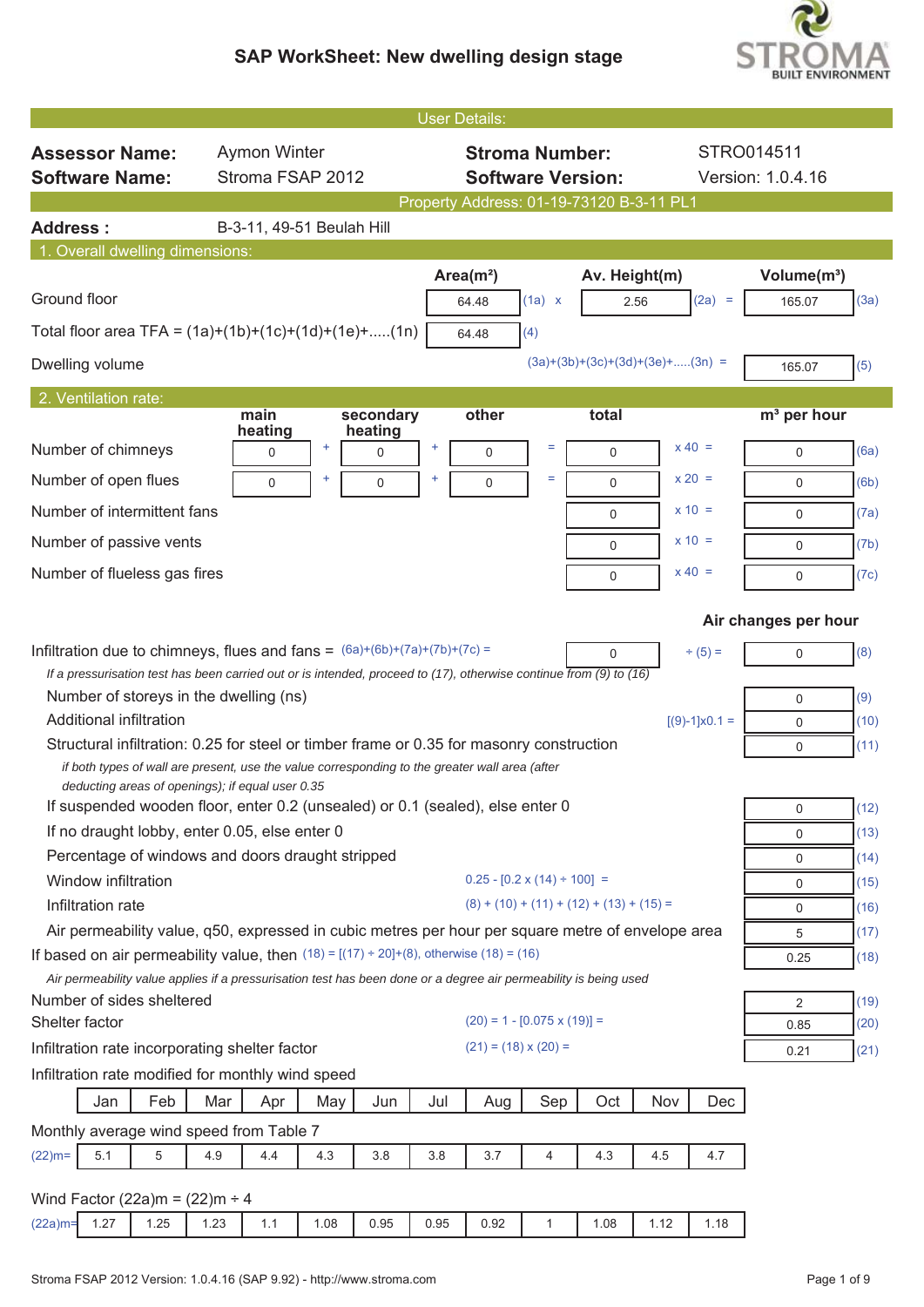

|                |                  |                                        |             | Adjusted infiltration rate (allowing for shelter and wind speed) = (21a) x (22a)m                                |      |                   |             |                         |          |           |      |                                                                                                                                      |             |       |
|----------------|------------------|----------------------------------------|-------------|------------------------------------------------------------------------------------------------------------------|------|-------------------|-------------|-------------------------|----------|-----------|------|--------------------------------------------------------------------------------------------------------------------------------------|-------------|-------|
|                | 0.27             | 0.27                                   | 0.26        | 0.23                                                                                                             | 0.23 | 0.2               | 0.2         | 0.2                     | 0.21     | 0.23      | 0.24 | 0.25                                                                                                                                 |             |       |
|                |                  |                                        |             | Calculate effective air change rate for the applicable case                                                      |      |                   |             |                         |          |           |      |                                                                                                                                      |             |       |
|                |                  | If mechanical ventilation:             |             |                                                                                                                  |      |                   |             |                         |          |           |      |                                                                                                                                      | 0.5         | (23a) |
|                |                  |                                        |             | If exhaust air heat pump using Appendix N, $(23b) = (23a) \times Fmv$ (equation (N5)), otherwise $(23b) = (23a)$ |      |                   |             |                         |          |           |      |                                                                                                                                      | 0.5         | (23b) |
|                |                  |                                        |             | If balanced with heat recovery: efficiency in % allowing for in-use factor (from Table 4h) =                     |      |                   |             |                         |          |           |      |                                                                                                                                      | $\mathbf 0$ | (23c) |
|                |                  |                                        |             |                                                                                                                  |      |                   |             |                         |          |           |      | a) If balanced mechanical ventilation with heat recovery (MVHR) (24a)m = (22b)m + (23b) × [1 - (23c) ÷ 100]                          |             |       |
| $(24a)$ m=     | $\mathbf 0$      | 0                                      | $\mathbf 0$ | $\Omega$                                                                                                         | 0    | $\Omega$          | $\Omega$    | $\Omega$                | $\Omega$ | 0         | 0    | $\Omega$                                                                                                                             |             | (24a) |
|                |                  |                                        |             | b) If balanced mechanical ventilation without heat recovery (MV) $(24b)m = (22b)m + (23b)$                       |      |                   |             |                         |          |           |      |                                                                                                                                      |             |       |
| $(24b)$ m=     | $\mathbf 0$      | 0                                      | 0           | 0                                                                                                                | 0    | $\mathbf 0$       | 0           | 0                       | 0        | 0         | 0    | 0                                                                                                                                    |             | (24b) |
|                |                  |                                        |             | c) If whole house extract ventilation or positive input ventilation from outside                                 |      |                   |             |                         |          |           |      |                                                                                                                                      |             |       |
|                |                  |                                        |             | if (22b)m < $0.5 \times$ (23b), then (24c) = (23b); otherwise (24c) = (22b) m + $0.5 \times$ (23b)               |      |                   |             |                         |          |           |      |                                                                                                                                      |             |       |
| $(24c)$ m=     | 0.52             | 0.52                                   | 0.51        | 0.5                                                                                                              | 0.5  | 0.5               | 0.5         | 0.5                     | 0.5      | 0.5       | 0.5  | 0.5                                                                                                                                  |             | (24c) |
|                |                  |                                        |             | d) If natural ventilation or whole house positive input ventilation from loft                                    |      |                   |             |                         |          |           |      |                                                                                                                                      |             |       |
|                |                  |                                        |             | if (22b)m = 1, then (24d)m = (22b)m otherwise (24d)m = $0.5 + [(22b)m2 \times 0.5]$                              |      |                   |             |                         |          |           |      |                                                                                                                                      |             |       |
| $(24d)$ m=     | $\mathbf 0$      | 0                                      | $\mathbf 0$ | 0                                                                                                                | 0    | 0                 | $\mathbf 0$ | 0                       | 0        | 0         | 0    | 0                                                                                                                                    |             | (24d) |
|                |                  |                                        |             | Effective air change rate - enter (24a) or (24b) or (24c) or (24d) in box (25)                                   |      |                   |             |                         |          |           |      |                                                                                                                                      |             |       |
| $(25)$ m=      | 0.52             | 0.52                                   | 0.51        | 0.5                                                                                                              | 0.5  | 0.5               | 0.5         | 0.5                     | 0.5      | 0.5       | 0.5  | 0.5                                                                                                                                  |             | (25)  |
|                |                  |                                        |             | 3. Heat losses and heat loss parameter:                                                                          |      |                   |             |                         |          |           |      |                                                                                                                                      |             |       |
| <b>ELEMENT</b> |                  | Gross                                  |             | Openings                                                                                                         |      | Net Area          |             | U-value                 |          | AXU       |      | k-value                                                                                                                              | AXk         |       |
|                |                  | area $(m2)$                            |             | m <sup>2</sup>                                                                                                   |      | A, m <sup>2</sup> |             | W/m2K                   |          | (W/K)     |      | $kJ/m^2$ ·K                                                                                                                          | kJ/K        |       |
| Doors          |                  |                                        |             |                                                                                                                  |      | 2.12              | <b>X</b>    | 1.4                     | $\equiv$ | 2.968     |      |                                                                                                                                      |             | (26)  |
|                | Windows Type 1   |                                        |             |                                                                                                                  |      | 7.11              |             | $x1/[1/(1.4) + 0.04] =$ |          | 9.43      |      |                                                                                                                                      |             | (27)  |
|                | Windows Type 2   |                                        |             |                                                                                                                  |      | 5.63              |             | $x1/[1/(1.4) + 0.04] =$ |          | 7.46      |      |                                                                                                                                      |             | (27)  |
|                | Windows Type 3   |                                        |             |                                                                                                                  |      | 4.09              |             | $x1/[1/(1.4) + 0.04] =$ |          | 5.42      |      |                                                                                                                                      |             | (27)  |
|                | Windows Type 4   |                                        |             |                                                                                                                  |      | 2.05              |             | $x1/[1/(1.4) + 0.04] =$ |          | 2.72      |      |                                                                                                                                      |             | (27)  |
|                | Windows Type 5   |                                        |             |                                                                                                                  |      | 2.17              |             | $x1/[1/(1.4) + 0.04] =$ |          | 2.88      |      |                                                                                                                                      |             | (27)  |
|                | Windows Type 6   |                                        |             |                                                                                                                  |      | 1.28              |             | $x1/[1/(1.4) + 0.04] =$ |          | 1.7       |      |                                                                                                                                      |             | (27)  |
| Floor          |                  |                                        |             |                                                                                                                  |      | 4.35              | X           | 0.13                    | $\equiv$ | 0.5655    |      | 75                                                                                                                                   | 326.25      | (28)  |
| Walls Type1    |                  | 30.72                                  |             | 13.37                                                                                                            |      | 17.35             | x           | 0.13                    | Ξ        | 2.26      |      | 14                                                                                                                                   | 242.9       | (29)  |
| Walls Type2    |                  | 4.99                                   |             | 2.12                                                                                                             |      | 2.87              | X           | 0.23                    | Ξ        | 0.67      |      | 14                                                                                                                                   | 40.18       | (29)  |
| Walls Type3    |                  | 21.15                                  |             | 8.96                                                                                                             |      | 12.19             | X           |                         | $\equiv$ | 2.44      |      | 14                                                                                                                                   | 170.66      | (29)  |
|                |                  | Total area of elements, m <sup>2</sup> |             |                                                                                                                  |      |                   |             | 0.2                     |          |           |      |                                                                                                                                      |             |       |
|                |                  |                                        |             |                                                                                                                  |      | 61.21             |             |                         |          |           |      |                                                                                                                                      |             | (31)  |
| Party wall     |                  |                                        |             |                                                                                                                  |      | 32.69             | x           | 0                       | $\equiv$ | $\pmb{0}$ |      | 20                                                                                                                                   | 653.8       | (32)  |
| Party floor    |                  |                                        |             |                                                                                                                  |      | 60.13             |             |                         |          |           |      | 40                                                                                                                                   | 2405.2      | (32a) |
| Party ceiling  |                  |                                        |             |                                                                                                                  |      | 64.48             |             |                         |          |           |      | 30                                                                                                                                   | 1934.4      | (32b) |
|                | Internal wall ** |                                        |             |                                                                                                                  |      | 126.56            |             |                         |          |           |      | 9                                                                                                                                    | 1139.04     | (32c) |
|                |                  |                                        |             |                                                                                                                  |      |                   |             |                         |          |           |      | * for windows and roof windows, use effective window U-value calculated using formula 1/[(1/U-value)+0.04] as given in paragraph 3.2 |             |       |

*\*\* include the areas on both sides of internal walls and partitions*

 $(26)...(30) + (32) =$  38.5 (33) Heat capacity Cm = S(A x k)  $((28)...(30) + (32) + (32a)...(32e)) = 6912.43$  (34) Thermal mass parameter (TMP = Cm ÷ TFA) in kJ/m<sup>2</sup>K = (34) ÷ (4) = 107.2 (35)

*For design assessments where the details of the construction are not known precisely the indicative values of TMP in Table 1f*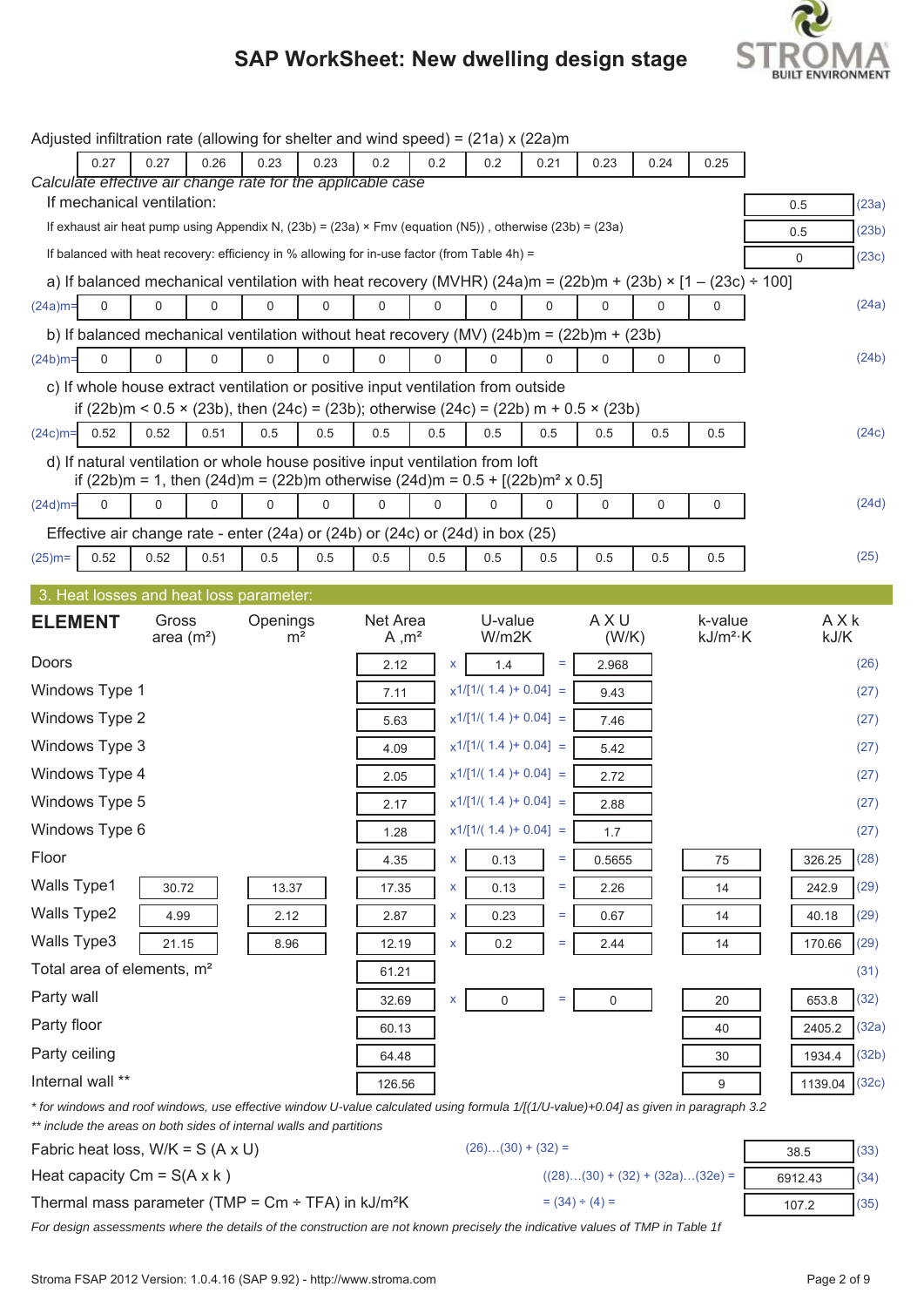# **BUILT ENVIRONMENT**

|                                    |                        |                                | can be used instead of a detailed calculation. |                                          |                                                                                                                                |       |                                                                                               |                                                                                                                          |       |                             |                                |             |         |      |
|------------------------------------|------------------------|--------------------------------|------------------------------------------------|------------------------------------------|--------------------------------------------------------------------------------------------------------------------------------|-------|-----------------------------------------------------------------------------------------------|--------------------------------------------------------------------------------------------------------------------------|-------|-----------------------------|--------------------------------|-------------|---------|------|
|                                    |                        |                                |                                                |                                          | Thermal bridges: S (L x Y) calculated using Appendix K                                                                         |       |                                                                                               |                                                                                                                          |       |                             |                                |             | 13.15   | (36) |
|                                    |                        |                                |                                                |                                          | if details of thermal bridging are not known $(36) = 0.15 \times (31)$                                                         |       |                                                                                               |                                                                                                                          |       |                             |                                |             |         |      |
|                                    | Total fabric heat loss |                                |                                                |                                          |                                                                                                                                |       |                                                                                               |                                                                                                                          |       | $(33) + (36) =$             |                                |             | 51.65   | (37) |
|                                    |                        |                                |                                                | Ventilation heat loss calculated monthly |                                                                                                                                |       |                                                                                               |                                                                                                                          |       |                             | $(38)$ m = 0.33 × (25)m x (5)  |             |         |      |
|                                    | Jan                    | Feb                            | Mar                                            | Apr                                      | May                                                                                                                            | Jun   | Jul                                                                                           | Aug                                                                                                                      | Sep   | Oct                         | Nov                            | Dec         |         |      |
| $(38)$ m=                          | 28.38                  | 28.09                          | 27.8                                           | 27.24                                    | 27.24                                                                                                                          | 27.24 | 27.24                                                                                         | 27.24                                                                                                                    | 27.24 | 27.24                       | 27.24                          | 27.24       |         | (38) |
|                                    |                        | Heat transfer coefficient, W/K |                                                |                                          |                                                                                                                                |       |                                                                                               |                                                                                                                          |       | $(39)$ m = $(37) + (38)$ m  |                                |             |         |      |
| $(39)$ m=                          | 80.03                  | 79.74                          | 79.45                                          | 78.89                                    | 78.89                                                                                                                          | 78.89 | 78.89                                                                                         | 78.89                                                                                                                    | 78.89 | 78.89                       | 78.89                          | 78.89       |         |      |
|                                    |                        |                                | Heat loss parameter (HLP), W/m <sup>2</sup> K  |                                          |                                                                                                                                |       |                                                                                               |                                                                                                                          |       | $(40)$ m = $(39)$ m ÷ $(4)$ | Average = $Sum(39)_{112}$ /12= |             | 79.1    | (39) |
| $(40)$ m=                          | 1.24                   | 1.24                           | 1.23                                           | 1.22                                     | 1.22                                                                                                                           | 1.22  | 1.22                                                                                          | 1.22                                                                                                                     | 1.22  | 1.22                        | 1.22                           | 1.22        |         |      |
|                                    |                        |                                |                                                |                                          |                                                                                                                                |       |                                                                                               |                                                                                                                          |       |                             | Average = $Sum(40)_{112}$ /12= |             | 1.23    | (40) |
| Number of days in month (Table 1a) |                        |                                |                                                |                                          |                                                                                                                                |       |                                                                                               |                                                                                                                          |       |                             |                                |             |         |      |
|                                    | Jan                    | Feb                            | Mar                                            | Apr                                      | May                                                                                                                            | Jun   | Jul                                                                                           | Aug                                                                                                                      | Sep   | Oct                         | Nov                            | Dec         |         |      |
| $(41)$ m=                          | 31                     | 28                             | 31                                             | 30                                       | 31                                                                                                                             | 30    | 31                                                                                            | 31                                                                                                                       | 30    | 31                          | 30                             | 31          |         | (41) |
|                                    |                        |                                |                                                |                                          |                                                                                                                                |       |                                                                                               |                                                                                                                          |       |                             |                                |             |         |      |
|                                    |                        |                                | 4. Water heating energy requirement:           |                                          |                                                                                                                                |       |                                                                                               |                                                                                                                          |       |                             |                                | kWh/year:   |         |      |
|                                    |                        |                                |                                                |                                          |                                                                                                                                |       |                                                                                               |                                                                                                                          |       |                             |                                |             |         |      |
|                                    |                        | Assumed occupancy, N           |                                                |                                          |                                                                                                                                |       |                                                                                               | if TFA > 13.9, N = 1 + 1.76 x [1 - exp(-0.000349 x (TFA -13.9)2)] + 0.0013 x (TFA -13.9)                                 |       |                             |                                | 2.11        |         | (42) |
|                                    | if TFA $£$ 13.9, N = 1 |                                |                                                |                                          |                                                                                                                                |       |                                                                                               |                                                                                                                          |       |                             |                                |             |         |      |
|                                    |                        |                                |                                                |                                          |                                                                                                                                |       |                                                                                               | Annual average hot water usage in litres per day Vd, average = $(25 \times N)$ + 36                                      |       |                             |                                | 84.2        |         | (43) |
|                                    |                        |                                |                                                |                                          | not more that 125 litres per person per day (all water use, hot and cold)                                                      |       |                                                                                               | Reduce the annual average hot water usage by 5% if the dwelling is designed to achieve a water use target of             |       |                             |                                |             |         |      |
|                                    |                        |                                |                                                |                                          |                                                                                                                                |       |                                                                                               |                                                                                                                          |       |                             |                                |             |         |      |
|                                    | Jan                    | Feb                            | Mar                                            | Apr                                      | May                                                                                                                            | Jun   | Jul<br>Hot water usage in litres per day for each month $Vd, m =$ factor from Table 1c x (43) | Aug                                                                                                                      | Sep   | Oct                         | Nov                            | Dec         |         |      |
|                                    |                        |                                |                                                |                                          |                                                                                                                                |       |                                                                                               |                                                                                                                          |       |                             |                                |             |         |      |
| $(44)$ m=                          | 92.61                  | 89.25                          | 85.88                                          | 82.51                                    | 79.14                                                                                                                          | 75.78 | 75.78                                                                                         | 79.14                                                                                                                    | 82.51 | 85.88                       | 89.25                          | 92.61       |         |      |
|                                    |                        |                                |                                                |                                          |                                                                                                                                |       |                                                                                               | Energy content of hot water used - calculated monthly = 4.190 x Vd,m x nm x DTm / 3600 kWh/month (see Tables 1b, 1c, 1d) |       |                             | Total = $Sum(44)_{112}$ =      |             | 1010.34 | (44) |
| $(45)$ m=                          | 137.35                 | 120.12                         | 123.96                                         | 108.07                                   | 103.69                                                                                                                         | 89.48 | 82.92                                                                                         | 95.15                                                                                                                    | 96.28 | 112.21                      | 122.49                         | 133.01      |         |      |
|                                    |                        |                                |                                                |                                          |                                                                                                                                |       |                                                                                               |                                                                                                                          |       |                             | Total = $Sum(45)_{112}$ =      |             | 1324.72 | (45) |
|                                    |                        |                                |                                                |                                          |                                                                                                                                |       |                                                                                               | If instantaneous water heating at point of use (no hot water storage), enter 0 in boxes (46) to (61)                     |       |                             |                                |             |         |      |
| $(46)$ m=                          | 20.6                   | 18.02                          | 18.59                                          | 16.21                                    | 15.55                                                                                                                          | 13.42 | 12.44                                                                                         | 14.27                                                                                                                    | 14.44 | 16.83                       | 18.37                          | 19.95       |         | (46) |
|                                    | Water storage loss:    |                                |                                                |                                          |                                                                                                                                |       |                                                                                               |                                                                                                                          |       |                             |                                |             |         |      |
|                                    |                        |                                |                                                |                                          |                                                                                                                                |       |                                                                                               | Storage volume (litres) including any solar or WWHRS storage within same vessel                                          |       |                             |                                | 0           |         | (47) |
|                                    |                        |                                |                                                |                                          |                                                                                                                                |       | If community heating and no tank in dwelling, enter 110 litres in (47)                        |                                                                                                                          |       |                             |                                |             |         |      |
|                                    |                        |                                |                                                |                                          |                                                                                                                                |       |                                                                                               | Otherwise if no stored hot water (this includes instantaneous combi boilers) enter '0' in (47)                           |       |                             |                                |             |         |      |
|                                    | Water storage loss:    |                                |                                                |                                          |                                                                                                                                |       |                                                                                               |                                                                                                                          |       |                             |                                |             |         |      |
|                                    |                        |                                |                                                |                                          | a) If manufacturer's declared loss factor is known (kWh/day):                                                                  |       |                                                                                               |                                                                                                                          |       |                             |                                | 0           |         | (48) |
|                                    |                        |                                | Temperature factor from Table 2b               |                                          |                                                                                                                                |       |                                                                                               |                                                                                                                          |       |                             |                                | 0           |         | (49) |
|                                    |                        |                                |                                                | Energy lost from water storage, kWh/year |                                                                                                                                |       |                                                                                               | $(48) \times (49) =$                                                                                                     |       |                             |                                | 0           |         | (50) |
|                                    |                        |                                |                                                |                                          | b) If manufacturer's declared cylinder loss factor is not known:<br>Hot water storage loss factor from Table 2 (kWh/litre/day) |       |                                                                                               |                                                                                                                          |       |                             |                                | 0           |         | (51) |
|                                    |                        |                                | If community heating see section 4.3           |                                          |                                                                                                                                |       |                                                                                               |                                                                                                                          |       |                             |                                |             |         |      |
|                                    |                        | Volume factor from Table 2a    |                                                |                                          |                                                                                                                                |       |                                                                                               |                                                                                                                          |       |                             |                                | 0           |         | (52) |
|                                    |                        |                                | Temperature factor from Table 2b               |                                          |                                                                                                                                |       |                                                                                               |                                                                                                                          |       |                             |                                | $\mathbf 0$ |         | (53) |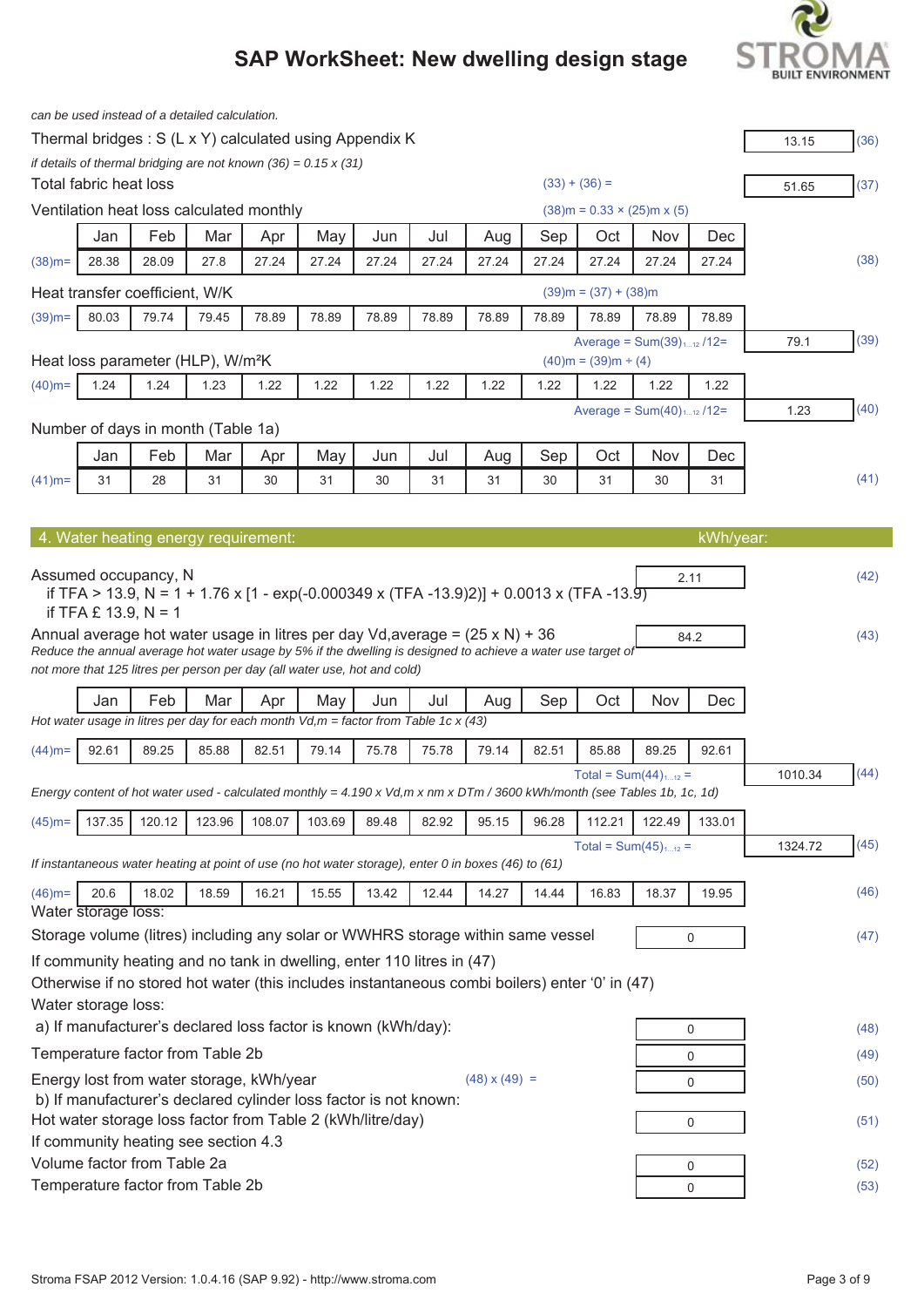# **BUILT ENVIRONMENT**

## **SAP WorkSheet: New dwelling design stage**

| Energy lost from water storage, kWh/year<br>Enter (50) or (54) in (55) |                 |                               |                                  |                                                     |         |             |                                                                                                                                                          | $(47)$ x $(51)$ x $(52)$ x $(53)$ = |                                                  |          | 0<br>0      |             | (54)<br>(55)                                                                                                            |      |
|------------------------------------------------------------------------|-----------------|-------------------------------|----------------------------------|-----------------------------------------------------|---------|-------------|----------------------------------------------------------------------------------------------------------------------------------------------------------|-------------------------------------|--------------------------------------------------|----------|-------------|-------------|-------------------------------------------------------------------------------------------------------------------------|------|
|                                                                        |                 |                               |                                  | Water storage loss calculated for each month        |         |             |                                                                                                                                                          |                                     | $((56)m = (55) \times (41)m)$                    |          |             |             |                                                                                                                         |      |
| $(56)$ m=                                                              | 0               | 0                             | 0                                | 0                                                   | 0       | $\mathbf 0$ | 0                                                                                                                                                        | 0                                   | 0                                                | $\Omega$ | 0           | 0           |                                                                                                                         | (56) |
|                                                                        |                 |                               |                                  |                                                     |         |             | If cylinder contains dedicated solar storage, $(57)$ m = $(56)$ m x $[(50) - (H11)] + (50)$ , else $(57)$ m = $(56)$ m where $(H11)$ is from Appendix H  |                                     |                                                  |          |             |             |                                                                                                                         |      |
| $(57)$ m=                                                              | 0               | 0                             | 0                                | 0                                                   | 0       | 0           | 0                                                                                                                                                        | 0                                   | 0                                                | 0        | $\mathbf 0$ | $\mathbf 0$ |                                                                                                                         | (57) |
|                                                                        |                 |                               |                                  | Primary circuit loss (annual) from Table 3          |         |             |                                                                                                                                                          |                                     |                                                  |          |             | 0           |                                                                                                                         | (58) |
|                                                                        |                 |                               |                                  |                                                     |         |             | Primary circuit loss calculated for each month $(59)$ m = $(58) \div 365 \times (41)$ m                                                                  |                                     |                                                  |          |             |             |                                                                                                                         |      |
|                                                                        |                 |                               |                                  |                                                     |         |             | (modified by factor from Table H5 if there is solar water heating and a cylinder thermostat)                                                             |                                     |                                                  |          |             |             |                                                                                                                         |      |
| $(59)$ m=                                                              | $\mathbf 0$     | 0                             | 0                                | 0                                                   | 0       | $\mathbf 0$ | 0                                                                                                                                                        | $\mathbf 0$                         | $\mathbf 0$                                      | 0        | $\mathbf 0$ | 0           |                                                                                                                         | (59) |
|                                                                        |                 |                               |                                  |                                                     |         |             | Combi loss calculated for each month $(61)$ m = $(60) \div 365 \times (41)$ m                                                                            |                                     |                                                  |          |             |             |                                                                                                                         |      |
| $(61)$ m=                                                              | 35.74           | 32.25                         | 35.66                            | 34.46                                               | 35.57   | 34.38       | 35.49                                                                                                                                                    | 35.54                               | 34.42                                            | 35.62    | 34.53       | 35.72       |                                                                                                                         | (61) |
|                                                                        |                 |                               |                                  |                                                     |         |             |                                                                                                                                                          |                                     |                                                  |          |             |             | Total heat required for water heating calculated for each month $(62)$ m = 0.85 × (45)m + (46)m + (57)m + (59)m + (61)m |      |
| $(62)$ m=                                                              | 173.08          | 152.37                        | 159.62                           | 142.52                                              | 139.26  | 123.86      | 118.41                                                                                                                                                   | 130.69                              | 130.7                                            | 147.83   | 157.02      | 168.73      |                                                                                                                         | (62) |
|                                                                        |                 |                               |                                  |                                                     |         |             | Solar DHW input calculated using Appendix G or Appendix H (negative quantity) (enter '0' if no solar contribution to water heating)                      |                                     |                                                  |          |             |             |                                                                                                                         |      |
|                                                                        |                 |                               |                                  |                                                     |         |             | (add additional lines if FGHRS and/or WWHRS applies, see Appendix G)                                                                                     |                                     |                                                  |          |             |             |                                                                                                                         |      |
| $(63)$ m=                                                              | $\mathsf 0$     | 0                             | 0                                | 0                                                   | 0       | $\mathbf 0$ | 0                                                                                                                                                        | 0                                   | 0                                                | 0        | 0           | 0           |                                                                                                                         | (63) |
|                                                                        |                 | Output from water heater      |                                  |                                                     |         |             |                                                                                                                                                          |                                     |                                                  |          |             |             |                                                                                                                         |      |
| $(64)$ m=                                                              | 173.08          | 152.37                        | 159.62                           | 142.52                                              | 139.26  | 123.86      | 118.41                                                                                                                                                   | 130.69                              | 130.7                                            | 147.83   | 157.02      | 168.73      |                                                                                                                         |      |
|                                                                        |                 |                               |                                  |                                                     |         |             |                                                                                                                                                          |                                     | Output from water heater (annual) <sub>112</sub> |          |             |             | 1744.1                                                                                                                  | (64) |
|                                                                        |                 |                               |                                  |                                                     |         |             | Heat gains from water heating, kWh/month 0.25 $(0.85 \times (45) \text{m} + (61) \text{m}) + 0.8 \times [(46) \text{m} + (57) \text{m} + (59) \text{m}]$ |                                     |                                                  |          |             |             |                                                                                                                         |      |
| $(65)$ m=                                                              | 54.6            | 48                            | 50.13                            | 44.55                                               | 43.37   | 38.35       | 36.44                                                                                                                                                    | 40.52                               | 40.62                                            | 46.22    | 49.36       | 53.16       |                                                                                                                         | (65) |
|                                                                        |                 |                               |                                  |                                                     |         |             | include (57)m in calculation of (65)m only if cylinder is in the dwelling or hot water is from community heating                                         |                                     |                                                  |          |             |             |                                                                                                                         |      |
|                                                                        |                 |                               |                                  | 5. Internal gains (see Table 5 and 5a):             |         |             |                                                                                                                                                          |                                     |                                                  |          |             |             |                                                                                                                         |      |
|                                                                        |                 |                               | Metabolic gains (Table 5), Watts |                                                     |         |             |                                                                                                                                                          |                                     |                                                  |          |             |             |                                                                                                                         |      |
|                                                                        | Jan             | Feb                           | Mar                              | Apr                                                 | May     | Jun         | Jul                                                                                                                                                      | Aug                                 | Sep                                              | Oct      | Nov         | Dec         |                                                                                                                         |      |
| $(66)$ m=                                                              | 126.3           | 126.3                         | 126.3                            | 126.3                                               | 126.3   | 126.3       | 126.3                                                                                                                                                    | 126.3                               | 126.3                                            | 126.3    | 126.3       | 126.3       |                                                                                                                         | (66) |
|                                                                        |                 |                               |                                  |                                                     |         |             | Lighting gains (calculated in Appendix L, equation L9 or L9a), also see Table 5                                                                          |                                     |                                                  |          |             |             |                                                                                                                         |      |
| $(67)$ m=                                                              | 41.03           | 36.44                         | 29.64                            | 22.44                                               | 16.77   | 14.16       | 15.3                                                                                                                                                     | 19.89                               | 26.69                                            | 33.89    | 39.56       | 42.17       |                                                                                                                         | (67) |
|                                                                        |                 |                               |                                  |                                                     |         |             | Appliances gains (calculated in Appendix L, equation L13 or L13a), also see Table 5                                                                      |                                     |                                                  |          |             |             |                                                                                                                         |      |
| $(68)$ m=                                                              | 274.76          | 277.61                        | 270.42                           | 255.13                                              | 235.82  | 217.67      | 205.55                                                                                                                                                   | 202.7                               | 209.89                                           | 225.18   | 244.49      | 262.64      |                                                                                                                         | (68) |
|                                                                        |                 |                               |                                  |                                                     |         |             | Cooking gains (calculated in Appendix L, equation L15 or L15a), also see Table 5                                                                         |                                     |                                                  |          |             |             |                                                                                                                         |      |
| $(69)$ m=                                                              | 49.74           | 49.74                         | 49.74                            | 49.74                                               | 49.74   | 49.74       | 49.74                                                                                                                                                    | 49.74                               | 49.74                                            | 49.74    | 49.74       | 49.74       |                                                                                                                         | (69) |
|                                                                        |                 |                               | Pumps and fans gains (Table 5a)  |                                                     |         |             |                                                                                                                                                          |                                     |                                                  |          |             |             |                                                                                                                         |      |
| $(70)$ m=                                                              | 3               | 3                             | 3                                | 3                                                   | 3       | 3           | 3                                                                                                                                                        | 3                                   | 3                                                | 3        | 3           | 3           |                                                                                                                         | (70) |
|                                                                        |                 |                               |                                  | Losses e.g. evaporation (negative values) (Table 5) |         |             |                                                                                                                                                          |                                     |                                                  |          |             |             |                                                                                                                         |      |
| $(71)$ m=                                                              | $-84.2$         | $-84.2$                       | $-84.2$                          | $-84.2$                                             | $-84.2$ | $-84.2$     | $-84.2$                                                                                                                                                  | $-84.2$                             | $-84.2$                                          | $-84.2$  | $-84.2$     | $-84.2$     |                                                                                                                         | (71) |
|                                                                        |                 | Water heating gains (Table 5) |                                  |                                                     |         |             |                                                                                                                                                          |                                     |                                                  |          |             |             |                                                                                                                         |      |
| $(72)$ m=                                                              | 73.39           | 71.43                         | 67.38                            | 61.87                                               | 58.29   | 53.26       | 48.98                                                                                                                                                    | 54.46                               | 56.42                                            | 62.12    | 68.56       | 71.45       |                                                                                                                         | (72) |
|                                                                        |                 | Total internal gains =        |                                  |                                                     |         |             | $(66)m + (67)m + (68)m + (69)m + (70)m + (71)m + (72)m$                                                                                                  |                                     |                                                  |          |             |             |                                                                                                                         |      |
| $(73)$ m=                                                              | 484.01          | 480.32                        | 462.28                           | 434.27                                              | 405.72  | 379.93      | 364.67                                                                                                                                                   | 371.89                              | 387.83                                           | 416.03   | 447.44      | 471.09      |                                                                                                                         | (73) |
|                                                                        | 6. Solar gains: |                               |                                  |                                                     |         |             |                                                                                                                                                          |                                     |                                                  |          |             |             |                                                                                                                         |      |

Solar gains are calculated using solar flux from Table 6a and associated equations to convert to the applicable orientation.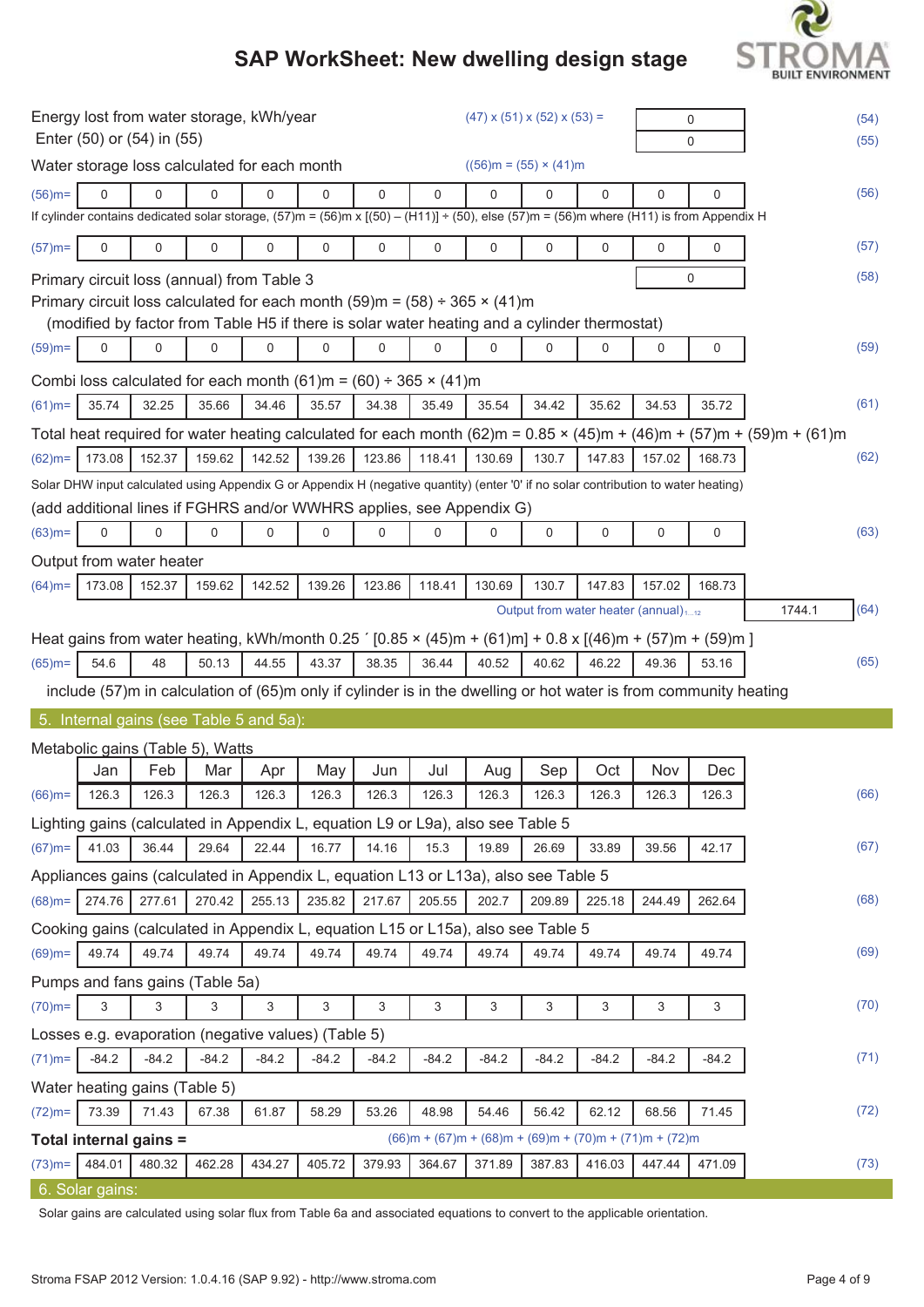

|                           | Orientation: Access Factor<br>Table 6d |   | Area<br>m <sup>2</sup> |   | Flux<br>Table 6a |   | $g_{-}$<br>Table 6b |   | FF<br>Table 6c |          | Gains<br>(W) |      |
|---------------------------|----------------------------------------|---|------------------------|---|------------------|---|---------------------|---|----------------|----------|--------------|------|
| Northeast 0.9x            | 0.77                                   | X | 2.17                   | X | 11.28            | X | 0.4                 | X | 0.8            | $=$      | 5.43         | (75) |
| Northeast 0.9x            | 0.77                                   | x | 2.17                   | X | 22.97            | X | 0.4                 | x | 0.8            | $=$      | 11.05        | (75) |
| Northeast 0.9x            | 0.77                                   | x | 2.17                   | x | 41.38            | x | 0.4                 | X | 0.8            | $=$      | 19.91        | (75) |
| Northeast 0.9x            | 0.77                                   | x | 2.17                   | x | 67.96            | X | 0.4                 | X | 0.8            | $=$      | 32.7         | (75) |
| Northeast 0.9x            | 0.77                                   | x | 2.17                   | X | 91.35            | x | 0.4                 | x | 0.8            | $=$      | 43.96        | (75) |
| Northeast 0.9x            | 0.77                                   | x | 2.17                   | x | 97.38            | x | 0.4                 | X | 0.8            | Ξ        | 46.86        | (75) |
| Northeast 0.9x            | 0.77                                   | x | 2.17                   | X | 91.1             | x | 0.4                 | x | 0.8            | $=$      | 43.84        | (75) |
| Northeast 0.9x            | 0.77                                   | x | 2.17                   | x | 72.63            | x | 0.4                 | X | 0.8            | $=$      | 34.95        | (75) |
| Northeast 0.9x            | 0.77                                   | x | 2.17                   | X | 50.42            | X | 0.4                 | x | 0.8            | $=$      | 24.26        | (75) |
| Northeast 0.9x            | 0.77                                   | x | 2.17                   | x | 28.07            | X | 0.4                 | X | 0.8            | Ξ        | 13.51        | (75) |
| Northeast 0.9x            | 0.77                                   | x | 2.17                   | X | 14.2             | x | 0.4                 | x | 0.8            | $=$      | 6.83         | (75) |
| Northeast 0.9x            | 0.77                                   | x | 2.17                   | x | 9.21             | x | 0.4                 | x | 0.8            | Ξ        | 4.43         | (75) |
| Southeast $0.9x$          | 0.77                                   | x | 7.11                   | x | 36.79            | x | 0.4                 | X | 0.8            | Ξ        | 58.01        | (77) |
| Southeast $0.9x$          | 0.77                                   | x | 5.63                   | x | 36.79            | X | 0.4                 | x | 0.8            | $=$      | 45.94        | (77) |
| Southeast $0.9x$          | 0.77                                   | x | 7.11                   | X | 62.67            | x | 0.4                 | x | 0.8            | Ξ        | 98.82        | (77) |
| Southeast $0.9x$          | 0.77                                   | x | 5.63                   | x | 62.67            | x | 0.4                 | X | 0.8            | $=$      | 78.25        | (77) |
| Southeast $0.9x$          | 0.77                                   | x | 7.11                   | X | 85.75            | x | 0.4                 | x | 0.8            | $=$      | 135.21       | (77) |
| Southeast $0.9x$          | 0.77                                   | x | 5.63                   | x | 85.75            | x | 0.4                 | x | 0.8            | Ξ        | 107.06       | (77) |
| Southeast $0.9x$          | 0.77                                   | x | 7.11                   | x | 106.25           | x | 0.4                 | x | 0.8            | $=$      | 167.53       | (77) |
| Southeast $0.9x$          | 0.77                                   | x | 5.63                   | x | 106.25           | X | 0.4                 | x | 0.8            | $=$      | 132.66       | (77) |
| Southeast $0.9x$          | 0.77                                   | x | 7.11                   | X | 119.01           | X | 0.4                 | x | 0.8            | $=$      | 187.65       | (77) |
| Southeast 0.9x            | 0.77                                   | x | 5.63                   | x | 119.01           | x | 0.4                 | X | 0.8            | $=$      | 148.59       | (77) |
| Southeast 0.9x            | 0.77                                   | x | 7.11                   | X | 118.15           | x | 0.4                 | X | 0.8            | $=$      | 186.29       | (77) |
| Southeast $0.9x$          | 0.77                                   | x | 5.63                   | x | 118.15           | x | 0.4                 | x | 0.8            | Ξ        | 147.51       | (77) |
| Southeast 0.9x            | 0.77                                   |   | 7.11                   | x | 113.91           | x | 0.4                 |   | $0.8\,$        | Ξ        | 179.6        | (77) |
| Southeast 0.9x            | 0.77                                   | X | 5.63                   | X | 113.91           | X | 0.4                 | X | 0.8            | $=$      | 142.22       | (77) |
| Southeast 0.9x            | 0.77                                   | X | 7.11                   | X | 104.39           | X | 0.4                 | X | 0.8            | $=$      | 164.59       | (77) |
| Southeast 0.9x            | 0.77                                   | X | 5.63                   | X | 104.39           | X | 0.4                 | x | 0.8            | $=$      | 130.33       | (77) |
| Southeast 0.9x            | 0.77                                   | X | 7.11                   | X | 92.85            | X | 0.4                 | X | 0.8            | $\equiv$ | 146.4        | (77) |
| Southeast 0.9x            | 0.77                                   | X | 5.63                   | X | 92.85            | X | 0.4                 | X | 0.8            | Ξ        | 115.93       | (77) |
| Southeast 0.9x            | 0.77                                   | X | 7.11                   | X | 69.27            | X | 0.4                 | X | 0.8            | Ξ        | 109.22       | (77) |
| Southeast 0.9x            | 0.77                                   | X | 5.63                   | X | 69.27            | X | 0.4                 | X | 0.8            | $=$      | 86.48        | (77) |
| Southeast 0.9x            | 0.77                                   | X | 7.11                   | X | 44.07            | X | 0.4                 | x | 0.8            | $=$      | 69.49        | (77) |
| Southeast 0.9x            | 0.77                                   | X | 5.63                   | X | 44.07            | X | 0.4                 | X | 0.8            | $=$      | 55.02        | (77) |
| Southeast 0.9x            | 0.77                                   | X | 7.11                   | X | 31.49            | X | 0.4                 | x | 0.8            | $=$      | 49.65        | (77) |
| Southeast 0.9x            | 0.77                                   | X | 5.63                   | X | 31.49            | X | 0.4                 | x | 0.8            | $=$      | 39.31        | (77) |
| Southwest <sub>0.9x</sub> | 0.77                                   | X | 4.09                   | X | 36.79            |   | 0.4                 | x | 0.8            | Ξ        | 33.37        | (79) |
| Southwest <sub>0.9x</sub> | 0.77                                   | X | 2.05                   | X | 36.79            |   | 0.4                 | x | $0.8\,$        | Ξ        | 16.73        | (79) |
| Southwest <sub>0.9x</sub> | 0.77                                   | X | 1.28                   | x | 36.79            |   | 0.4                 | X | $0.8\,$        | $=$      | 10.44        | (79) |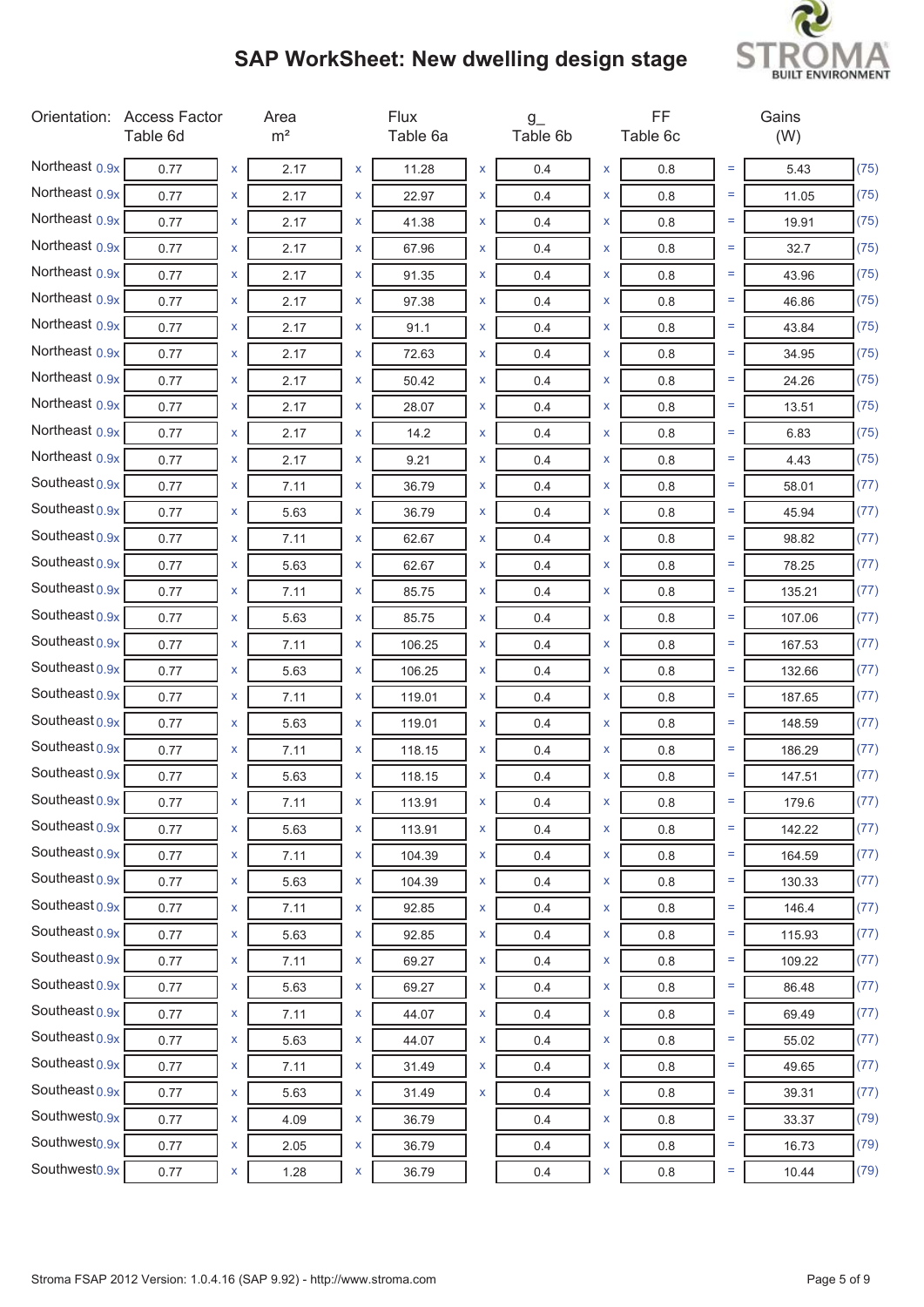

| Southwest <sub>0.9x</sub>                       | 0.77 | x | 4.09 | X | 62.67  | 0.4                        | X | 0.8     | $=$ | 56.84  | (79)  |
|-------------------------------------------------|------|---|------|---|--------|----------------------------|---|---------|-----|--------|-------|
| Southwest <sub>0.9x</sub>                       | 0.77 | X | 2.05 | X | 62.67  | 0.4                        | X | 0.8     | $=$ | 28.49  | (79)  |
| Southwest <sub>0.9x</sub>                       | 0.77 | x | 1.28 | x | 62.67  | 0.4                        | X | 0.8     | Ξ   | 17.79  | (79)  |
| Southwest <sub>0.9x</sub>                       | 0.77 | x | 4.09 | X | 85.75  | 0.4                        | x | 0.8     | $=$ | 77.78  | (79)  |
| Southwest <sub>0.9x</sub>                       | 0.77 | X | 2.05 | X | 85.75  | 0.4                        | X | 0.8     | $=$ | 38.98  | (79)  |
| Southwest <sub>0.9x</sub>                       | 0.77 | x | 1.28 | X | 85.75  | 0.4                        | X | 0.8     | Ξ   | 24.34  | (79)  |
| Southwest <sub>0.9x</sub>                       | 0.77 | x | 4.09 | X | 106.25 | 0.4                        | X | 0.8     | $=$ | 96.37  | (79)  |
| Southwest <sub>0.9x</sub>                       | 0.77 | x | 2.05 | x | 106.25 | 0.4                        | X | 0.8     | $=$ | 48.3   | (79)  |
| Southwest <sub>0.9x</sub>                       | 0.77 | x | 1.28 | x | 106.25 | 0.4                        | X | 0.8     | Ξ   | 30.16  | (79)  |
| Southwest <sub>0.9x</sub>                       | 0.77 | X | 4.09 | X | 119.01 | 0.4                        | X | 0.8     | $=$ | 107.94 | (79)  |
| Southwest <sub>0.9x</sub>                       | 0.77 | x | 2.05 | x | 119.01 | 0.4                        | X | 0.8     | Ξ   | 54.1   | (79)  |
| Southwest <sub>0.9x</sub>                       | 0.77 | x | 1.28 | X | 119.01 | 0.4                        | X | 0.8     | $=$ | 33.78  | (79)  |
| Southwest <sub>0.9x</sub>                       | 0.77 | x | 4.09 | X | 118.15 | 0.4                        | X | 0.8     | Ξ   | 107.16 | (79)  |
| Southwest <sub>0.9x</sub>                       | 0.77 | x | 2.05 | x | 118.15 | 0.4                        | X | 0.8     | Ξ   | 53.71  | (79)  |
| Southwest <sub>0.9x</sub>                       | 0.77 | x | 1.28 | x | 118.15 | 0.4                        | X | 0.8     | Ξ   | 33.54  | (79)  |
| Southwest <sub>0.9x</sub>                       | 0.77 | x | 4.09 | x | 113.91 | 0.4                        | x | 0.8     | Ξ   | 103.32 | (79)  |
| Southwest <sub>0.9x</sub>                       | 0.77 | x | 2.05 | x | 113.91 | 0.4                        | X | 0.8     | $=$ | 51.78  | (79)  |
| Southwest <sub>0.9x</sub>                       | 0.77 | x | 1.28 | X | 113.91 | 0.4                        | X | 0.8     | Ξ   | 32.33  | (79)  |
| Southwest <sub>0.9x</sub>                       | 0.77 | x | 4.09 | X | 104.39 | 0.4                        | X | 0.8     | Ξ   | 94.68  | (79)  |
| Southwest <sub>0.9x</sub>                       | 0.77 | x | 2.05 | x | 104.39 | 0.4                        | X | 0.8     | Ξ   | 47.46  | (79)  |
| Southwest <sub>0.9x</sub>                       | 0.77 | x | 1.28 | x | 104.39 | 0.4                        | X | 0.8     | Ξ   | 29.63  | (79)  |
| Southwest <sub>0.9x</sub>                       | 0.77 | x | 4.09 | X | 92.85  | 0.4                        | X | 0.8     | Ξ   | 84.22  | (79)  |
| Southwest <sub>0.9x</sub>                       | 0.77 | x | 2.05 | x | 92.85  | 0.4                        | X | 0.8     | Ξ   | 42.21  | (79)  |
| Southwest <sub>0.9x</sub>                       | 0.77 | X | 1.28 | X | 92.85  | 0.4                        | X | 0.8     | Ξ   | 26.36  | (79)  |
| Southwest <sub>0.9x</sub>                       | 0.77 | x | 4.09 | x | 69.27  | 0.4                        | X | 0.8     | $=$ | 62.83  | (79)  |
| Southwest <sub>0.9x</sub>                       | 0.77 | x | 2.05 | x | 69.27  | 0.4                        | x | 0.8     | Ξ   | 31.49  | (79)  |
| Southwest <sub>0.9x</sub>                       | 0.77 | X | 1.28 | X | 69.27  | 0.4                        | X | 0.8     | $=$ | 19.66  | (79)  |
| Southwest <sub>0.9x</sub>                       | 0.77 | x | 4.09 | X | 44.07  | 0.4                        | X | 0.8     | ÷,  | 39.97  | (79)  |
| Southwest <sub>0.9x</sub>                       | 0.77 | X | 2.05 | X | 44.07  | 0.4                        | X | 0.8     | $=$ | 20.03  | (79)  |
| Southwest <sub>0.9x</sub>                       | 0.77 | x | 1.28 | X | 44.07  | 0.4                        | X | 0.8     | $=$ | 12.51  | (79)  |
| Southwest <sub>0.9x</sub>                       | 0.77 | x | 4.09 | X | 31.49  | 0.4                        | X | $0.8\,$ | $=$ | 28.56  | (79)  |
| Southwest <sub>0.9x</sub>                       | 0.77 | X | 2.05 | X | 31.49  | 0.4                        | X | 0.8     | $=$ | 14.31  | (79)  |
| Southwest <sub>0.9x</sub>                       | 0.77 | x | 1.28 | X | 31.49  | 0.4                        | X | $0.8\,$ | $=$ | 8.94   | (79)  |
| Solar gains in watts, calculated for each month |      |   |      |   |        | $(83)m = Sum(74)m$ $(82)m$ |   |         |     |        | (0.2) |

|           |        |        |        | <b>SOI'D GOING THE WALLS, CALCULATED TO LEACH HIGHLI</b>                       |        |        |        |        | ا ۱۱۱ <i>–</i> ۱۱۵ ۱۱۱ ۱ ۱۱۱ ۱ ۱۱۱ ۱ ۱۵ ۱ ۱۱۱ رابعه) |        |            |        |    |      |
|-----------|--------|--------|--------|--------------------------------------------------------------------------------|--------|--------|--------|--------|------------------------------------------------------|--------|------------|--------|----|------|
| $(83)$ m= | 169.92 | 291.25 | 403.28 | 507.72                                                                         | 576.02 | 575.07 | 553.09 | 501.65 | 439.37                                               | 323.18 | 203.86     | 145.21 |    | (83) |
|           |        |        |        | Total gains – internal and solar $(84)$ m = $(73)$ m + $(83)$ m, watts         |        |        |        |        |                                                      |        |            |        |    |      |
| $(84)$ m= | 653.94 | 771.57 | 865.56 | 941.99                                                                         | 981.74 | 955    | 917.76 | 873.54 | 827.2                                                | 739.21 | 651.29     | 616.3  |    | (84) |
|           |        |        |        | 7. Mean internal temperature (heating season)                                  |        |        |        |        |                                                      |        |            |        |    |      |
|           |        |        |        | Temperature during heating periods in the living area from Table 9, Th1 $(°C)$ |        |        |        |        |                                                      |        |            |        | 21 | (85) |
|           |        |        |        | Utilisation factor for gains for living area, h1,m (see Table 9a)              |        |        |        |        |                                                      |        |            |        |    |      |
|           | Jan    | Feb    | Mar    | Apr                                                                            | May    | Jun    | Jul    | Aug    | Sep                                                  | Oct    | <b>Nov</b> | Dec.   |    |      |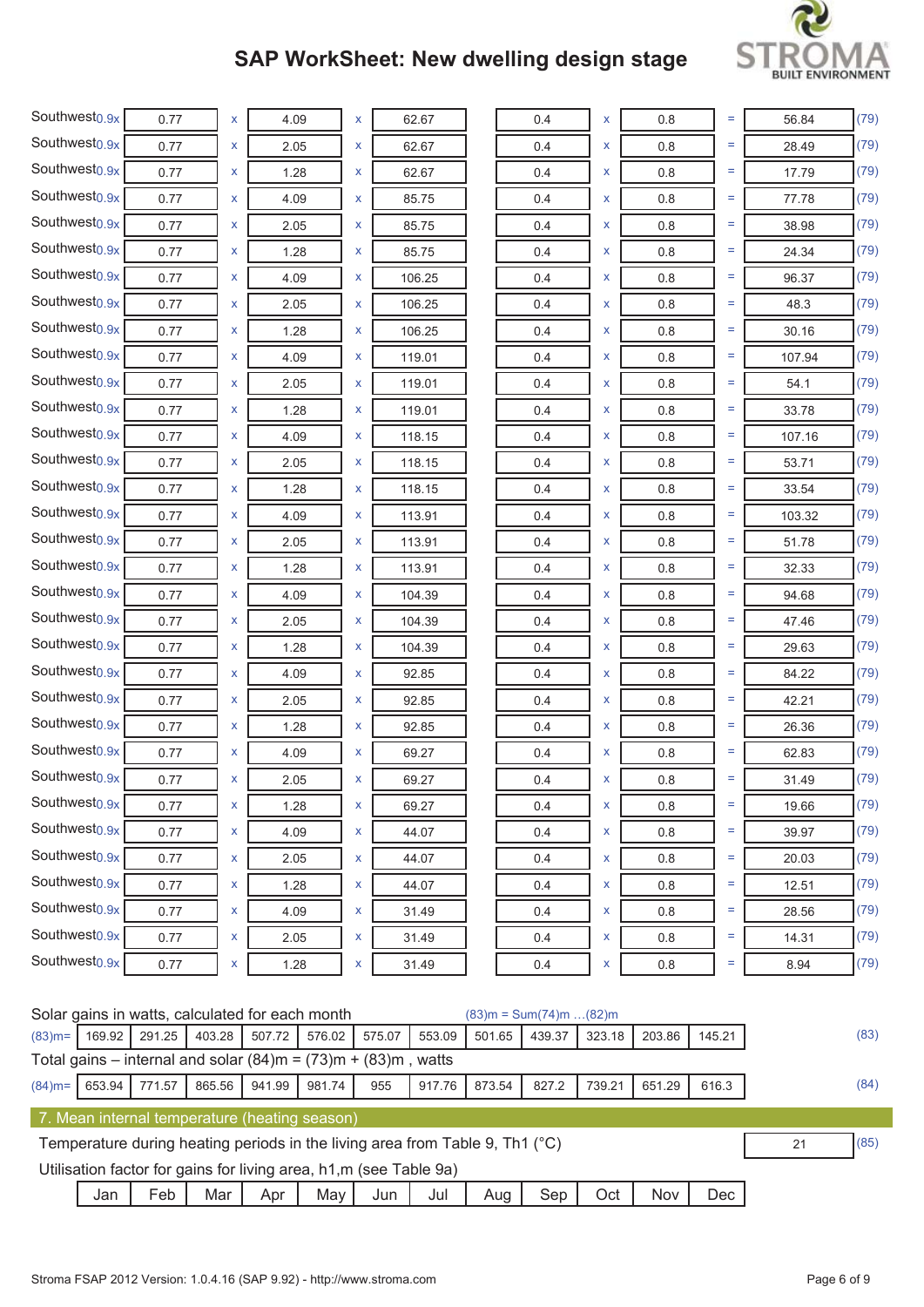

| $(86)$ m= | 0.91                  | 0.87                              | 0.82   | 0.73                                                      | 0.61   | 0.48                                                                   | 0.36   | 0.39                                                                                                                      | 0.56                                             | 0.76   | 0.88                           | 0.92    |              | (86)  |
|-----------|-----------------------|-----------------------------------|--------|-----------------------------------------------------------|--------|------------------------------------------------------------------------|--------|---------------------------------------------------------------------------------------------------------------------------|--------------------------------------------------|--------|--------------------------------|---------|--------------|-------|
|           |                       |                                   |        |                                                           |        |                                                                        |        | Mean internal temperature in living area T1 (follow steps 3 to 7 in Table 9c)                                             |                                                  |        |                                |         |              |       |
| $(87)$ m= | 19.1                  | 19.43                             | 19.85  | 20.3                                                      | 20.66  | 20.87                                                                  | 20.95  | 20.94                                                                                                                     | 20.79                                            | 20.33  | 19.64                          | 19.04   |              | (87)  |
|           |                       |                                   |        |                                                           |        |                                                                        |        | Temperature during heating periods in rest of dwelling from Table 9, Th2 (°C)                                             |                                                  |        |                                |         |              |       |
| $(88)$ m= | 19.89                 | 19.89                             | 19.89  | 19.9                                                      | 19.9   | 19.9                                                                   | 19.9   | 19.9                                                                                                                      | 19.9                                             | 19.9   | 19.9                           | 19.9    |              | (88)  |
|           |                       |                                   |        |                                                           |        | Utilisation factor for gains for rest of dwelling, h2,m (see Table 9a) |        |                                                                                                                           |                                                  |        |                                |         |              |       |
| $(89)$ m= | 0.9                   | 0.86                              | 0.79   | 0.69                                                      | 0.56   | 0.41                                                                   | 0.28   | 0.31                                                                                                                      | 0.49                                             | 0.72   | 0.86                           | 0.91    |              | (89)  |
|           |                       |                                   |        |                                                           |        |                                                                        |        |                                                                                                                           |                                                  |        |                                |         |              |       |
| $(90)$ m= | 18.19                 | 18.51                             | 18.92  | 19.35                                                     | 19.66  | 19.83                                                                  | 19.88  | Mean internal temperature in the rest of dwelling T2 (follow steps 3 to 7 in Table 9c)<br>19.88                           | 19.77                                            | 19.38  | 18.73                          | 18.15   |              | (90)  |
|           |                       |                                   |        |                                                           |        |                                                                        |        |                                                                                                                           |                                                  |        | $fLA = Living area \div (4) =$ |         | 0.43         | (91)  |
|           |                       |                                   |        |                                                           |        |                                                                        |        |                                                                                                                           |                                                  |        |                                |         |              |       |
|           |                       |                                   |        |                                                           |        |                                                                        |        | Mean internal temperature (for the whole dwelling) = $fLA \times T1 + (1 - fLA) \times T2$                                |                                                  |        |                                |         |              |       |
| $(92)$ m= | 18.58                 | 18.91                             | 19.32  | 19.76                                                     | 20.09  | 20.28                                                                  | 20.34  | 20.34                                                                                                                     | 20.21                                            | 19.79  | 19.12                          | 18.53   |              | (92)  |
|           |                       |                                   |        |                                                           |        |                                                                        |        | Apply adjustment to the mean internal temperature from Table 4e, where appropriate                                        |                                                  |        |                                |         |              |       |
| $(93)$ m= | 18.43                 | 18.76                             | 19.17  | 19.61                                                     | 19.94  | 20.13                                                                  | 20.19  | 20.19                                                                                                                     | 20.06                                            | 19.64  | 18.97                          | 18.38   |              | (93)  |
|           |                       | 8. Space heating requirement      |        |                                                           |        |                                                                        |        |                                                                                                                           |                                                  |        |                                |         |              |       |
|           |                       |                                   |        | the utilisation factor for gains using Table 9a           |        |                                                                        |        | Set Ti to the mean internal temperature obtained at step 11 of Table 9b, so that $Ti, m = (76)$ m and re-calculate        |                                                  |        |                                |         |              |       |
|           | Jan                   | Feb                               | Mar    | Apr                                                       | May    | Jun                                                                    | Jul    | Aug                                                                                                                       | Sep                                              | Oct    | Nov                            | Dec     |              |       |
|           |                       | Utilisation factor for gains, hm: |        |                                                           |        |                                                                        |        |                                                                                                                           |                                                  |        |                                |         |              |       |
| $(94)$ m= | 0.88                  | 0.84                              | 0.78   | 0.68                                                      | 0.56   | 0.42                                                                   | 0.3    | 0.33                                                                                                                      | 0.5                                              | 0.71   | 0.84                           | 0.89    |              | (94)  |
|           |                       |                                   |        | Useful gains, hmGm, $W = (94)$ m x $(84)$ m               |        |                                                                        |        |                                                                                                                           |                                                  |        |                                |         |              |       |
| $(95)$ m= | 576.78                | 645.76                            | 670.96 | 643.82                                                    | 553.8  | 403.8                                                                  | 274.42 | 286.61                                                                                                                    | 417.37                                           | 525.45 | 546.75                         | 550.8   |              | (95)  |
|           |                       |                                   |        | Monthly average external temperature from Table 8         |        |                                                                        |        |                                                                                                                           |                                                  |        |                                |         |              |       |
| $(96)$ m= | 4.3                   | 4.9                               | 6.5    | 8.9                                                       | 11.7   | 14.6                                                                   | 16.6   | 16.4                                                                                                                      | 14.1                                             | 10.6   | 7.1                            | 4.2     |              | (96)  |
|           |                       |                                   |        |                                                           |        |                                                                        |        | Heat loss rate for mean internal temperature, Lm, $W = [(39)m \times [(93)m - (96)m]$                                     |                                                  |        |                                |         |              |       |
| $(97)$ m= |                       | 1130.85 1104.86 1006.54           |        | 844.76                                                    | 649.74 | 435.99                                                                 | 283.56 | 298.63                                                                                                                    | 470.4                                            | 713.13 | 936.66                         | 1118.77 |              | (97)  |
|           |                       |                                   |        |                                                           |        |                                                                        |        | Space heating requirement for each month, kWh/month = $0.024 \times [(97) \text{m} - (95) \text{m}] \times (41) \text{m}$ |                                                  |        |                                |         |              |       |
| $(98)$ m= | 412.22                | 308.52                            | 249.67 | 144.68                                                    | 71.38  | 0                                                                      | 0      | 0                                                                                                                         | 0                                                | 139.63 | 280.74                         | 422.57  |              |       |
|           |                       |                                   |        |                                                           |        |                                                                        |        |                                                                                                                           | Total per year (kWh/year) = $Sum(98)_{15,912}$ = |        |                                |         | 2029.41      | (98)  |
|           |                       |                                   |        |                                                           |        |                                                                        |        |                                                                                                                           |                                                  |        |                                |         |              | (99)  |
|           |                       |                                   |        | Space heating requirement in kWh/m <sup>2</sup> /year     |        |                                                                        |        |                                                                                                                           |                                                  |        |                                |         | 31.47        |       |
|           |                       |                                   |        |                                                           |        |                                                                        |        | 9a. Energy requirements - Individual heating systems including micro-CHP)                                                 |                                                  |        |                                |         |              |       |
|           | <b>Space heating:</b> |                                   |        |                                                           |        |                                                                        |        |                                                                                                                           |                                                  |        |                                |         |              |       |
|           |                       |                                   |        |                                                           |        | Fraction of space heat from secondary/supplementary system             |        |                                                                                                                           |                                                  |        |                                |         | $\mathbf 0$  | (201) |
|           |                       |                                   |        | Fraction of space heat from main system(s)                |        |                                                                        |        | $(202) = 1 - (201) =$                                                                                                     |                                                  |        |                                |         | $\mathbf{1}$ | (202) |
|           |                       |                                   |        | Fraction of total heating from main system 1              |        |                                                                        |        | $(204) = (202) \times [1 - (203)] =$                                                                                      |                                                  |        |                                |         | $\mathbf{1}$ | (204) |
|           |                       |                                   |        | Efficiency of main space heating system 1                 |        |                                                                        |        |                                                                                                                           |                                                  |        |                                |         | 90           | (206) |
|           |                       |                                   |        |                                                           |        | Efficiency of secondary/supplementary heating system, %                |        |                                                                                                                           |                                                  |        |                                |         | 0            | (208) |
|           | Jan                   | Feb                               | Mar    | Apr                                                       | May    | Jun                                                                    | Jul    | Aug                                                                                                                       | Sep                                              | Oct    | Nov                            | Dec     | kWh/year     |       |
|           |                       |                                   |        | Space heating requirement (calculated above)              |        |                                                                        |        |                                                                                                                           |                                                  |        |                                |         |              |       |
|           | 412.22                | 308.52                            | 249.67 | 144.68                                                    | 71.38  | 0                                                                      | 0      | 0                                                                                                                         | 0                                                | 139.63 | 280.74                         | 422.57  |              |       |
|           |                       |                                   |        | $(211)m = \{[(98)m \times (204)]\} \times 100 \div (206)$ |        |                                                                        |        |                                                                                                                           |                                                  |        |                                |         |              | (211) |
|           | 458.02                | 342.8                             | 277.41 | 160.75                                                    | 79.31  | 0                                                                      | 0      | 0                                                                                                                         | $\mathbf 0$                                      | 155.15 | 311.93                         | 469.53  |              |       |
|           |                       |                                   |        |                                                           |        |                                                                        |        |                                                                                                                           | Total (kWh/year) = Sum(211) $_{15.1012}$ =       |        |                                |         | 2254.9       | (211) |
|           |                       |                                   |        |                                                           |        |                                                                        |        |                                                                                                                           |                                                  |        |                                |         |              |       |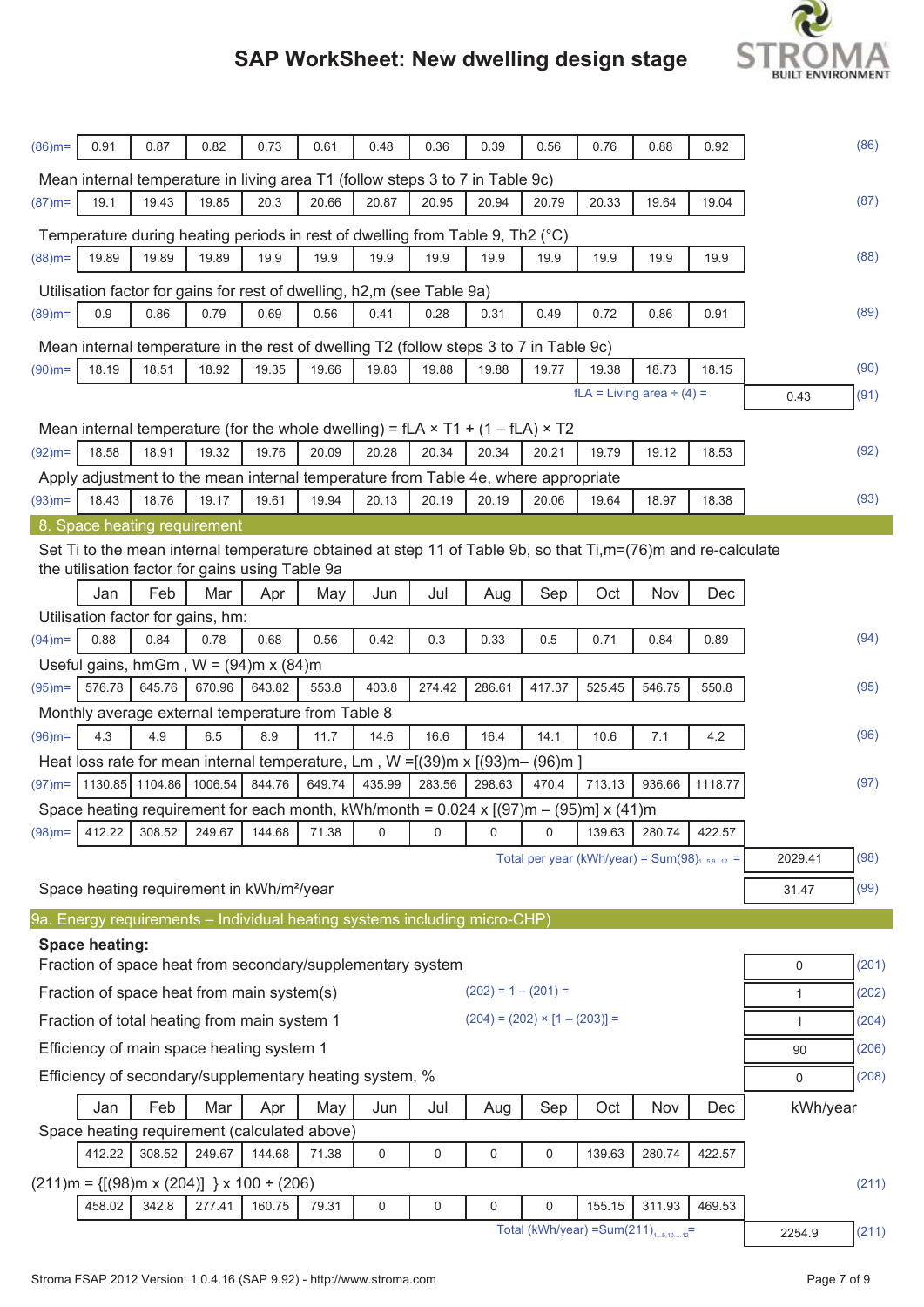

| Space heating fuel (secondary), kWh/month |  |
|-------------------------------------------|--|
|                                           |  |

| $= \{ [(98)m \times (201)] \} \times 100 \div (208)$                                                                                           |                                            |                         |                             |                          |                                               |                 |             |                            |                     |        |
|------------------------------------------------------------------------------------------------------------------------------------------------|--------------------------------------------|-------------------------|-----------------------------|--------------------------|-----------------------------------------------|-----------------|-------------|----------------------------|---------------------|--------|
| $(215)$ m=<br>0<br>$\Omega$<br>0<br>0                                                                                                          | 0                                          | 0                       | 0                           | 0                        | 0                                             | 0               | 0           | 0                          |                     |        |
|                                                                                                                                                | Total (kWh/year) = Sum(215) $_{15,1012}$ = |                         |                             |                          |                                               |                 | $\mathbf 0$ | (215)                      |                     |        |
| <b>Water heating</b>                                                                                                                           |                                            |                         |                             |                          |                                               |                 |             |                            |                     |        |
| Output from water heater (calculated above)<br>142.52<br>173.08<br>152.37<br>159.62                                                            | 139.26                                     | 123.86                  | 118.41                      | 130.69                   | 130.7                                         | 147.83          | 157.02      | 168.73                     |                     |        |
| Efficiency of water heater                                                                                                                     |                                            |                         |                             |                          |                                               |                 |             |                            | 86.7                | (216)  |
| $(217)$ m=<br>89<br>88.88<br>88.68<br>88.33                                                                                                    | 87.79                                      | 86.7                    | 86.7                        | 86.7                     | 86.7                                          | 88.27           | 88.79       | 89.03                      |                     | (217)  |
| Fuel for water heating, kWh/month                                                                                                              |                                            |                         |                             |                          |                                               |                 |             |                            |                     |        |
| $(219)m = (64)m \times 100 \div (217)m$                                                                                                        |                                            |                         |                             |                          |                                               |                 |             |                            |                     |        |
| $(219)$ m= 194.48<br>171.43<br>179.98<br>161.35                                                                                                | 158.63                                     | 142.86                  | 136.57                      | 150.74                   | 150.75<br>Total = Sum(219a) <sub>1-12</sub> = | 167.47          | 176.85      | 189.52                     |                     |        |
|                                                                                                                                                |                                            |                         |                             |                          |                                               |                 |             |                            | 1980.64<br>kWh/year | (219)  |
| <b>Annual totals</b><br>kWh/year<br>Space heating fuel used, main system 1                                                                     |                                            |                         |                             |                          |                                               |                 | 2254.9      |                            |                     |        |
| Water heating fuel used                                                                                                                        |                                            |                         |                             |                          |                                               |                 |             | 1980.64                    |                     |        |
| Electricity for pumps, fans and electric keep-hot                                                                                              |                                            |                         |                             |                          |                                               |                 |             |                            |                     |        |
|                                                                                                                                                |                                            |                         |                             |                          |                                               |                 |             | 42.29                      |                     | (230a) |
| mechanical ventilation - balanced, extract or positive input from outside<br>central heating pump:<br>30                                       |                                            |                         |                             |                          |                                               |                 |             | (230c)                     |                     |        |
|                                                                                                                                                |                                            |                         |                             |                          |                                               |                 |             | (230e)                     |                     |        |
| boiler with a fan-assisted flue<br>45                                                                                                          |                                            |                         |                             |                          |                                               |                 |             | (231)                      |                     |        |
| sum of (230a)(230g) =<br>Total electricity for the above, kWh/year                                                                             |                                            |                         |                             |                          |                                               |                 | 117.29      |                            |                     |        |
| <b>Electricity for lighting</b>                                                                                                                |                                            |                         |                             |                          |                                               |                 | 289.83      | (232)                      |                     |        |
| Electricity generated by PVs                                                                                                                   |                                            |                         |                             |                          |                                               |                 | $-745.28$   | (233)                      |                     |        |
| 10a. Fuel costs - individual heating systems:                                                                                                  |                                            |                         |                             |                          |                                               |                 |             |                            |                     |        |
|                                                                                                                                                |                                            | <b>Fuel</b><br>kWh/year |                             |                          | <b>Fuel Price</b><br>(Table 12)               |                 |             | <b>Fuel Cost</b><br>£/year |                     |        |
| Space heating - main system 1                                                                                                                  |                                            |                         | (211) x                     |                          |                                               | 3.48            |             | $x \ 0.01 =$               | 78.47               | (240)  |
| Space heating - main system 2                                                                                                                  |                                            |                         | (213) x                     |                          |                                               | $x 0.01 =$<br>0 |             |                            | $\Omega$            | (241)  |
| Space heating - secondary                                                                                                                      |                                            |                         | $(215)$ x                   |                          |                                               | 13.19           |             | $x 0.01 =$                 | $\mathbf 0$         | (242)  |
| Water heating cost (other fuel)                                                                                                                |                                            | (219)                   |                             |                          |                                               | 3.48            |             | $x 0.01 =$                 | 68.93               | (247)  |
| Pumps, fans and electric keep-hot                                                                                                              |                                            | (231)                   |                             |                          |                                               | 13.19           |             | $x 0.01 =$                 | 15.47               | (249)  |
| (if off-peak tariff, list each of (230a) to (230g) separately as applicable and apply fuel price according to Table 12a<br>Energy for lighting |                                            | (232)                   |                             |                          |                                               | 13.19           |             | $x 0.01 =$                 | 38.23               | (250)  |
| Additional standing charges (Table 12)                                                                                                         |                                            |                         |                             |                          |                                               |                 |             |                            | 120                 | (251)  |
|                                                                                                                                                |                                            |                         |                             |                          |                                               |                 |             |                            |                     |        |
|                                                                                                                                                |                                            |                         |                             | one of (233) to (235) x) |                                               | 13.19           |             | $x 0.01 =$                 | $\mathbf 0$         | (252)  |
| Appendix Q items: repeat lines (253) and (254) as needed                                                                                       |                                            |                         | $(245)(247) + (250)(254) =$ |                          |                                               |                 |             |                            |                     | (255)  |
| <b>Total energy cost</b><br>11a. SAP rating - individual heating systems                                                                       |                                            |                         |                             |                          |                                               |                 |             |                            | 321.1               |        |
|                                                                                                                                                |                                            |                         |                             |                          |                                               |                 |             |                            |                     |        |
| Energy cost deflator (Table 12)                                                                                                                |                                            |                         |                             |                          |                                               |                 |             |                            | 0.42                | (256)  |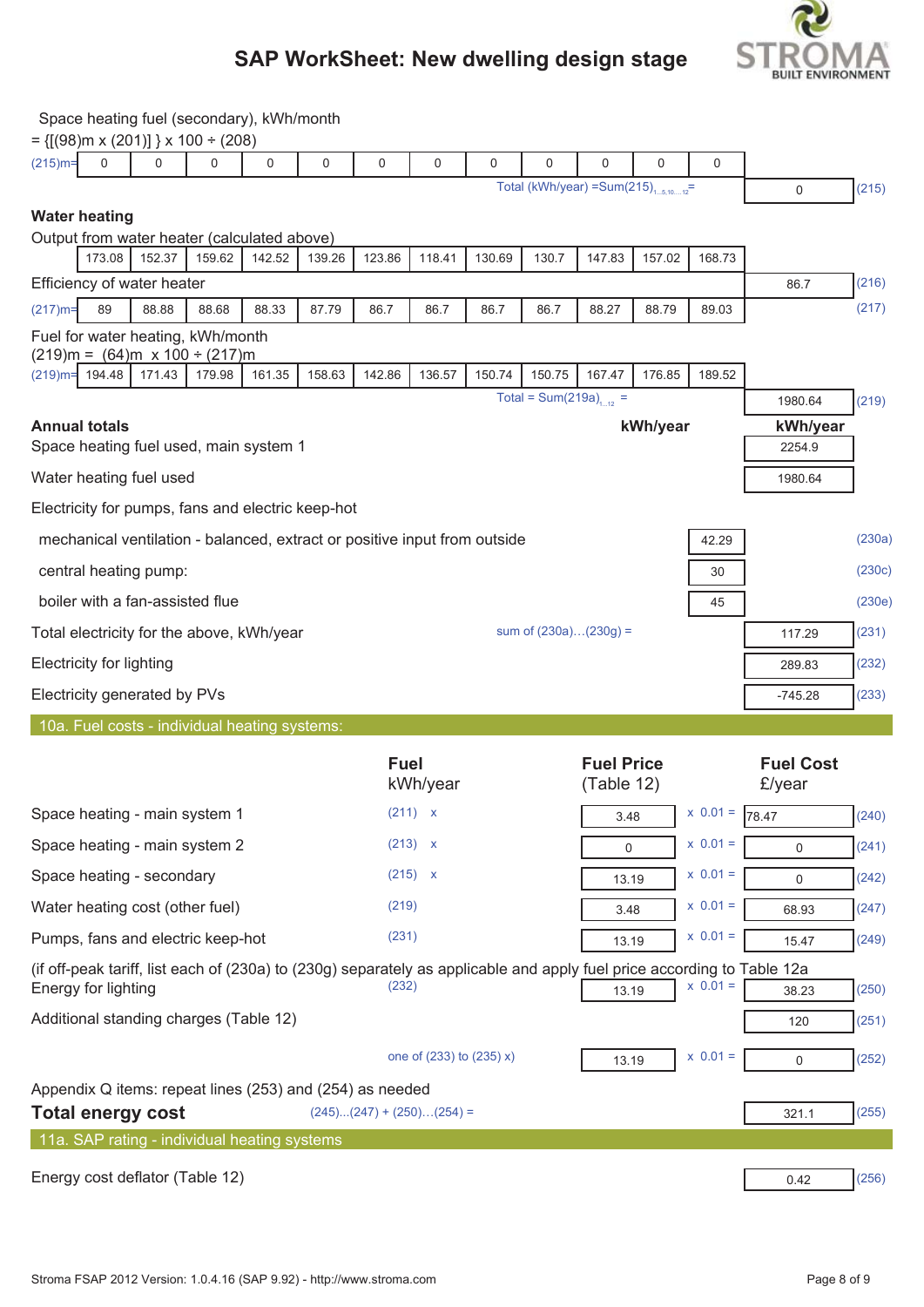

| Energy cost factor (ECF)                                            | $[(255) \times (256)] \div [(4) + 45.0] =$ |                                      | (257)<br>1.23                   |
|---------------------------------------------------------------------|--------------------------------------------|--------------------------------------|---------------------------------|
| <b>SAP rating (Section 12)</b>                                      |                                            |                                      | (258)<br>82.82                  |
| 12a. CO2 emissions - Individual heating systems including micro-CHP |                                            |                                      |                                 |
|                                                                     | <b>Energy</b><br>kWh/year                  | <b>Emission factor</b><br>kg CO2/kWh | <b>Emissions</b><br>kg CO2/year |
| Space heating (main system 1)                                       | (211) x                                    | Ξ<br>0.216                           | (261)<br>487.06                 |
| Space heating (secondary)                                           | (215) x                                    | Ξ<br>0.519                           | (263)<br>$\mathbf 0$            |
| Water heating                                                       | (219) x                                    | Ξ<br>0.216                           | (264)<br>427.82                 |
| Space and water heating                                             | $(261) + (262) + (263) + (264) =$          |                                      | (265)<br>914.88                 |
| Electricity for pumps, fans and electric keep-hot                   | (231) x                                    | Ξ<br>0.519                           | (267)<br>60.87                  |
| <b>Electricity for lighting</b>                                     | (232) x                                    | Ξ<br>0.519                           | (268)<br>150.42                 |
| Energy saving/generation technologies<br>Item 1                     |                                            | Ξ<br>0.519                           | (269)<br>$-386.8$               |
| Total CO2, kg/year                                                  |                                            | sum of (265)(271) =                  | (272)<br>739.37                 |
| CO2 emissions per m <sup>2</sup>                                    |                                            | $(272) \div (4) =$                   | (273)<br>11.47                  |
| El rating (section 14)                                              |                                            |                                      | (274)<br>91                     |
| 13a. Primary Energy                                                 |                                            |                                      |                                 |
|                                                                     | <b>Energy</b><br>kWh/year                  | <b>Primary</b><br>factor             | P. Energy<br>kWh/year           |
| Space heating (main system 1)                                       | (211) x                                    | Ξ<br>1.22                            | (261)<br>2750.98                |
| Space heating (secondary)                                           | (215) x                                    | Ξ<br>3.07                            | (263)<br>$\mathbf 0$            |
| Energy for water heating                                            | (219) x                                    | Ξ<br>1.22                            | (264)<br>2416.38                |
| Space and water heating                                             | $(261) + (262) + (263) + (264) =$          |                                      | (265)<br>5167.36                |
| Electricity for pumps, fans and electric keep-hot                   | (231) x                                    | 3.07                                 | 360.08<br>(267)                 |
| <b>Electricity for lighting</b>                                     | (232) x                                    | $=$<br>0                             | (268)<br>889.79                 |
| Energy saving/generation technologies<br>Item 1                     |                                            | Ξ<br>3.07                            | (269)<br>$-2288.02$             |
| 'Total Primary Energy                                               |                                            | sum of (265)(271) =                  | (272)<br>4129.22                |
| Primary energy kWh/m <sup>2</sup> /year                             |                                            | $(272) \div (4) =$                   | (273)<br>64.04                  |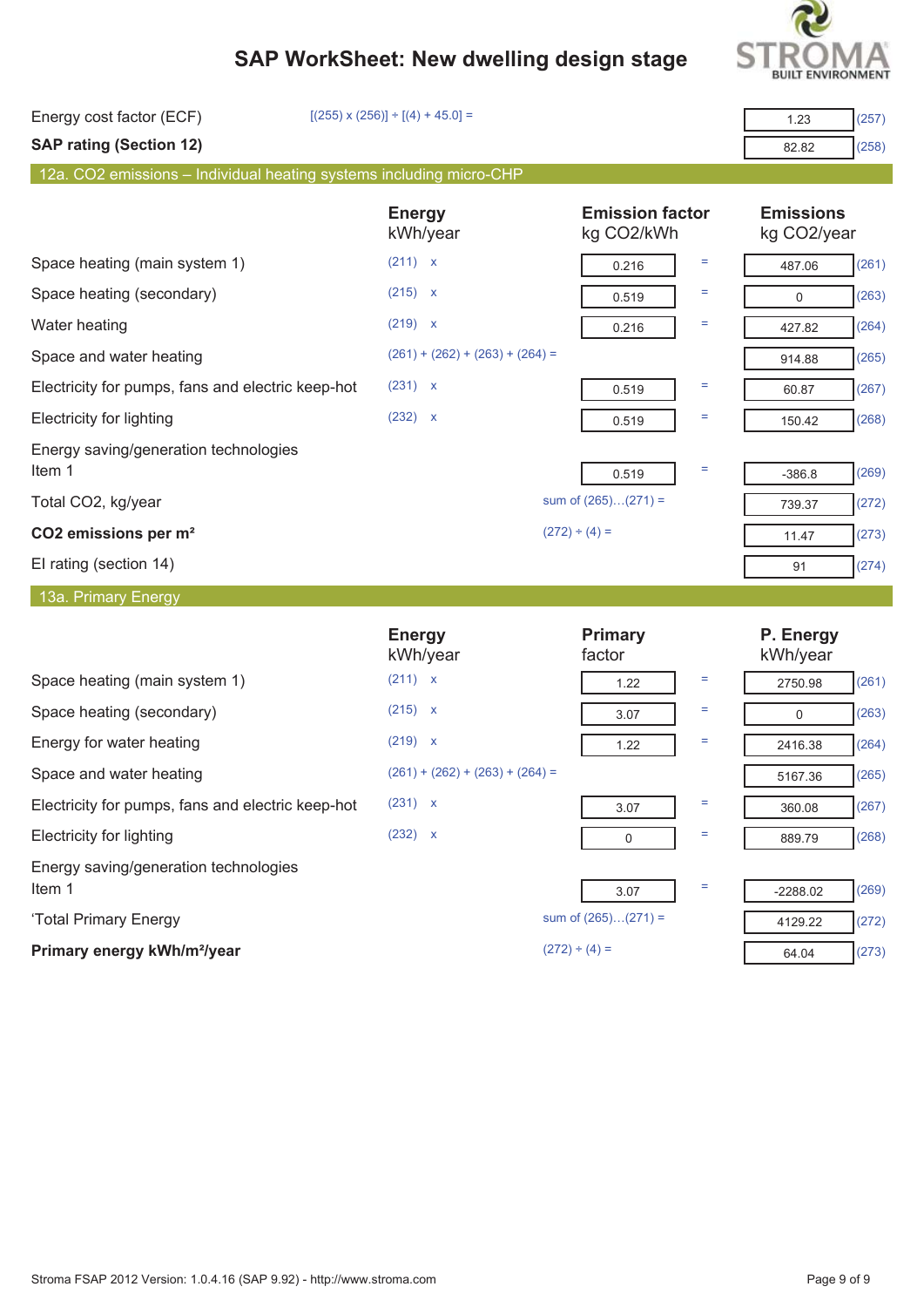# **SAP 2012 Overheating Assessment**



Calculated by Stroma FSAP 2012 program, produced and printed on 25 March 2019

## Property Details: 01-19-73120 B-3-11 PL1

| <b>Dwelling type:</b><br>Located in:<br><b>Region:</b><br><b>Cross ventilation possible:</b><br><b>Number of storeys:</b><br>Front of dwelling faces:<br>Overshading:<br>Overhangs:<br>Thermal mass parameter:<br><b>Night ventilation:</b><br><b>Blinds, curtains, shutters:</b><br>Ventilation rate during hot weather (ach): |                                                                        | Flat<br>England<br>Thames valley<br>No<br>1<br>North West<br>Average or unknown<br>None<br>Calculated 107.2<br>False | 4 (Windows fully open)                       |                                                                          |                                                                      |                                              |
|---------------------------------------------------------------------------------------------------------------------------------------------------------------------------------------------------------------------------------------------------------------------------------------------------------------------------------|------------------------------------------------------------------------|----------------------------------------------------------------------------------------------------------------------|----------------------------------------------|--------------------------------------------------------------------------|----------------------------------------------------------------------|----------------------------------------------|
| Overheating Details:                                                                                                                                                                                                                                                                                                            |                                                                        |                                                                                                                      |                                              |                                                                          |                                                                      |                                              |
| <b>Summer ventilation heat loss coefficient:</b><br><b>Transmission heat loss coefficient:</b><br><b>Summer heat loss coefficient:</b>                                                                                                                                                                                          |                                                                        | 217.89<br>51.7<br>269.54                                                                                             |                                              |                                                                          |                                                                      | (P1)<br>(P2)                                 |
| Overhangs:                                                                                                                                                                                                                                                                                                                      |                                                                        |                                                                                                                      |                                              |                                                                          |                                                                      |                                              |
| <b>Orientation:</b><br>Ratio:<br>South East (Rear Elev)<br>0<br>South East (Rear Elev Cladding)<br>South West (Side Elev) 0<br>South West (Side Elev Cladding)<br>North East (Side Elev) 0<br>South West (Front Elev) 0                                                                                                         | Z_overhangs:<br>1<br>1<br>1<br>1<br>1<br>1                             |                                                                                                                      |                                              |                                                                          |                                                                      |                                              |
| Solar shading:                                                                                                                                                                                                                                                                                                                  |                                                                        |                                                                                                                      |                                              |                                                                          |                                                                      |                                              |
| <b>Orientation:</b><br>Z blinds:<br>South East (Rear Elev) 1<br>South East (Rear Elev Cladding)<br>South West (Side Elev) 1<br>South West (Side Elev Cladding)<br>North East (Side Elev)<br>$\mathbf{1}$<br>South West (Front Elev) 1                                                                                           | Solar access:<br>0.9<br>0.9<br>0.9<br>0.9<br>0.9<br>0.9                | 1<br>1<br>1<br>1<br>1<br>$\mathbf{1}$                                                                                | <b>Overhangs:</b>                            | Z summer:<br>0.9<br>0.9<br>0.9<br>0.9<br>0.9<br>0.9                      |                                                                      | (P8)<br>(P8)<br>(P8)<br>(P8)<br>(P8)<br>(P8) |
| Solar gains:                                                                                                                                                                                                                                                                                                                    |                                                                        |                                                                                                                      |                                              |                                                                          |                                                                      |                                              |
| <b>Orientation</b><br>Area<br>7.11<br>South East (Rear Elev) 0.9 x<br>South East (Rear Elev Claddoing)<br>5.63<br>South West (Side Elev) 0.9 x<br>4.09<br>South West (Side Elev Cladding) 2.05<br>North East (Side Elev) 0.9 x<br>2.17<br>South West (Front Elev) 0.9 x<br>1.28                                                 | <b>Flux</b><br>119.92<br>119.92<br>119.92<br>119.92<br>98.85<br>119.92 | $g_{-}$<br>0.4<br>0.4<br>0.4<br>0.4<br>0.4<br>0.4                                                                    | FF<br>0.8<br>0.8<br>0.8<br>0.8<br>0.8<br>0.8 | <b>Shading</b><br>0.9<br>0.9<br>0.9<br>0.9<br>0.9<br>0.9<br><b>Total</b> | Gains<br>221.01<br>175<br>127.13<br>63.72<br>55.6<br>39.79<br>682.25 | (P3/P4)                                      |
| Internal gains:                                                                                                                                                                                                                                                                                                                 |                                                                        |                                                                                                                      |                                              |                                                                          |                                                                      |                                              |
| Internal gains<br>Total summer gains                                                                                                                                                                                                                                                                                            |                                                                        | June                                                                                                                 | 376.93<br>1094.78                            | July<br>361.67<br>1043.92                                                | <b>August</b><br>368.89<br>998.96                                    | (P5)                                         |